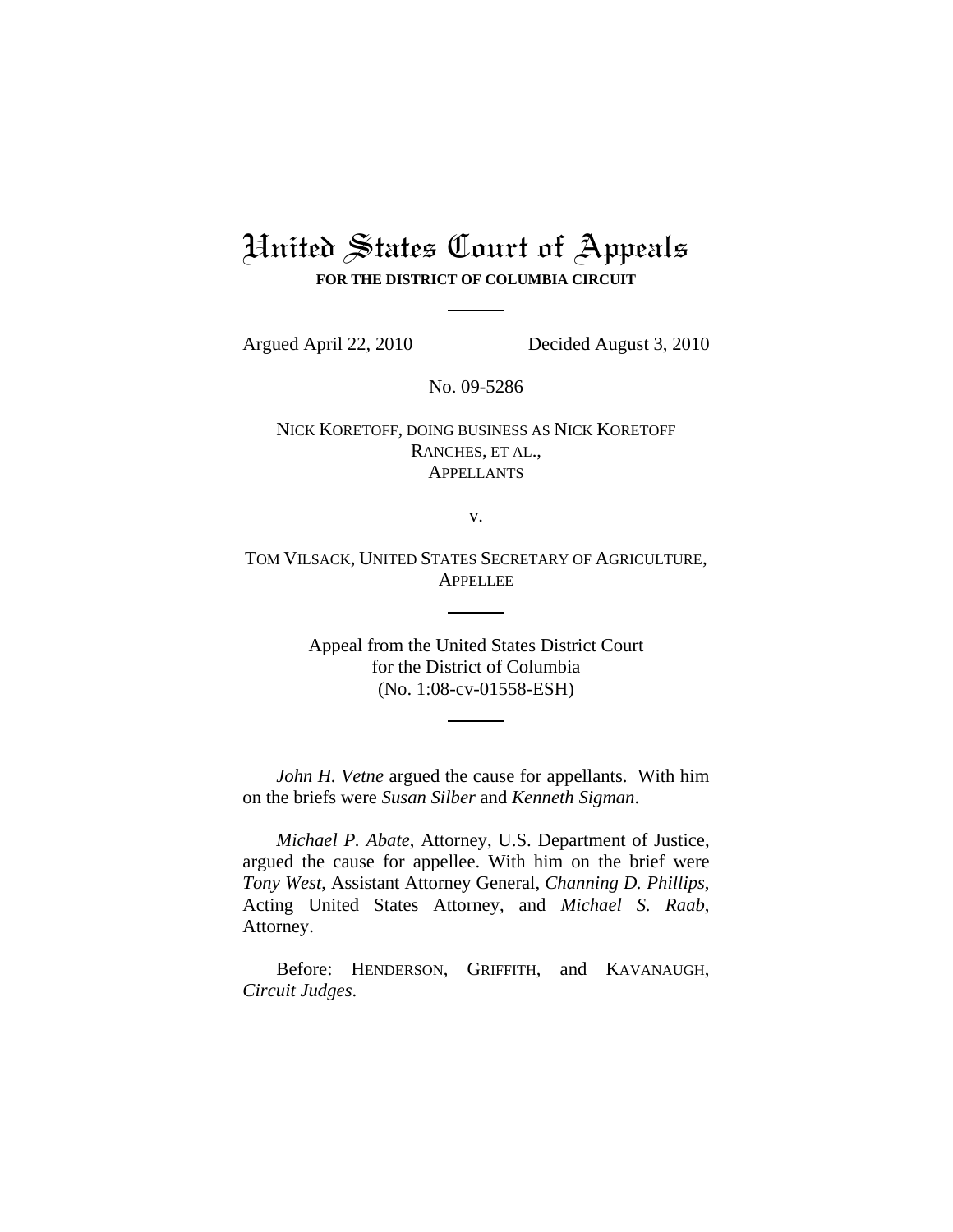Opinion for the Court filed by *Circuit Judge* KAVANAUGH, with whom *Circuit Judge* GRIFFITH joins.

Opinion dissenting in part filed by *Circuit Judge* HENDERSON.

KAVANAUGH, *Circuit Judge*: A 2007 Department of Agriculture rule mandates that almonds produced in the United States be pasteurized or chemically treated to prevent salmonella outbreaks. That requirement largely eliminates the ability of California almond producers to sell raw almonds – and therefore harms those producers' economic well-being. At the same time, because of what the California producers view as a statutory loophole, foreign almond producers are still able to sell raw almonds in the United States. Several California almond producers filed suit. They argue that the 2007 rule is arbitrary and capricious under the Administrative Procedure Act, exceeds the agency's statutory authority, and violates various APA procedural requirements.

The Government responds not on the merits, but by contending that the California producers should not even be allowed into court to advance their claims. The Government does not deny that the producers suffered an injury-in-fact and have standing under Article III of the Constitution. Rather, according to the Government, the Agricultural Marketing Agreement Act of 1937 precludes almond producers from obtaining judicial review of the 2007 rule. We disagree with the Government. The AMAA does not expressly bar producers' suits. And in light of the decisions of the Supreme Court and this Court, we conclude that the AMAA does not implicitly bar the producers' claims. *See Block v. Community Nutrition Institute*, 467 U.S. 340 (1984); *Stark v. Wickard*, 321 U.S. 288 (1944); *Arkansas Dairy Cooperative*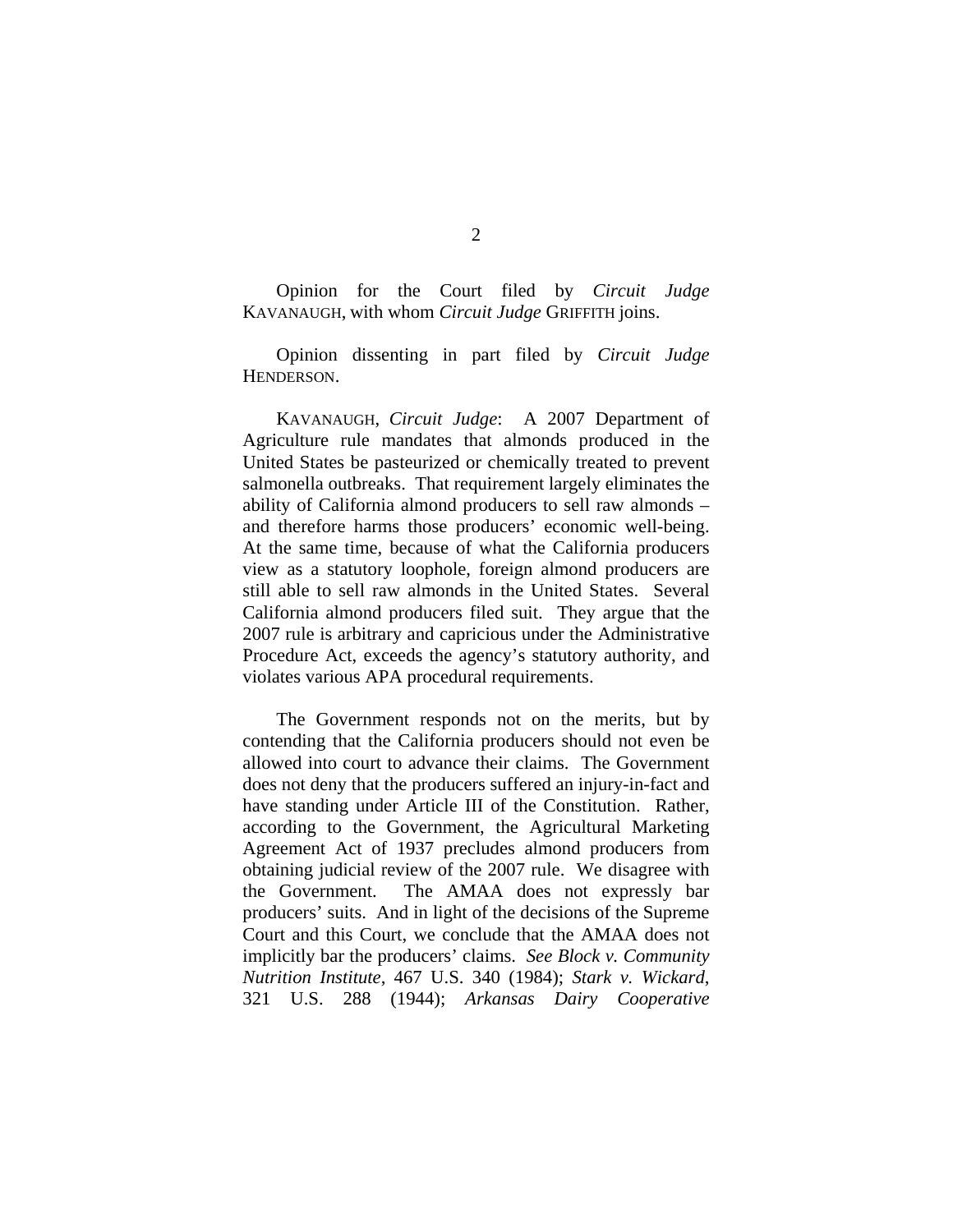*Association v. U.S. Department of Agriculture*, 573 F.3d 815 (D.C. Cir. 2009). We therefore reverse the contrary judgment of the District Court, which was issued before and thus without the benefit of our recent on-point decision in *Arkansas Dairy*.

Three of the 10 California almond producers involved in this appeal are also retailers who sell their own almonds directly to consumers. Those three plaintiffs mount an additional legal challenge to separate Department of Agriculture regulations that restrict retail sales by such producers. We agree with the District Court that the AMAA does not preclude plaintiffs from raising such claims but does require plaintiffs to exhaust their administrative remedies with the Department of Agriculture before bringing the claims to court. We therefore affirm the District Court's judgment as to those claims*.* 

## I

## A

This case is about the almond market. That market consists of growers (whom we will refer to as "producers"), handlers, retailers, and consumers of almonds. Producers grow the almonds and sell them to handlers. Handlers buy the almonds from the producers, process and package the almonds, and then sell them to retailers. Retailers sell almonds to consumers. Some producers also sell directly to consumers, bypassing the intermediaries.

This case involves the Agricultural Marketing Agreement Act of 1937, a landmark piece of legislation that arose out of the farming catastrophe during the Great Depression. The AMAA authorizes the Secretary of Agriculture to promulgate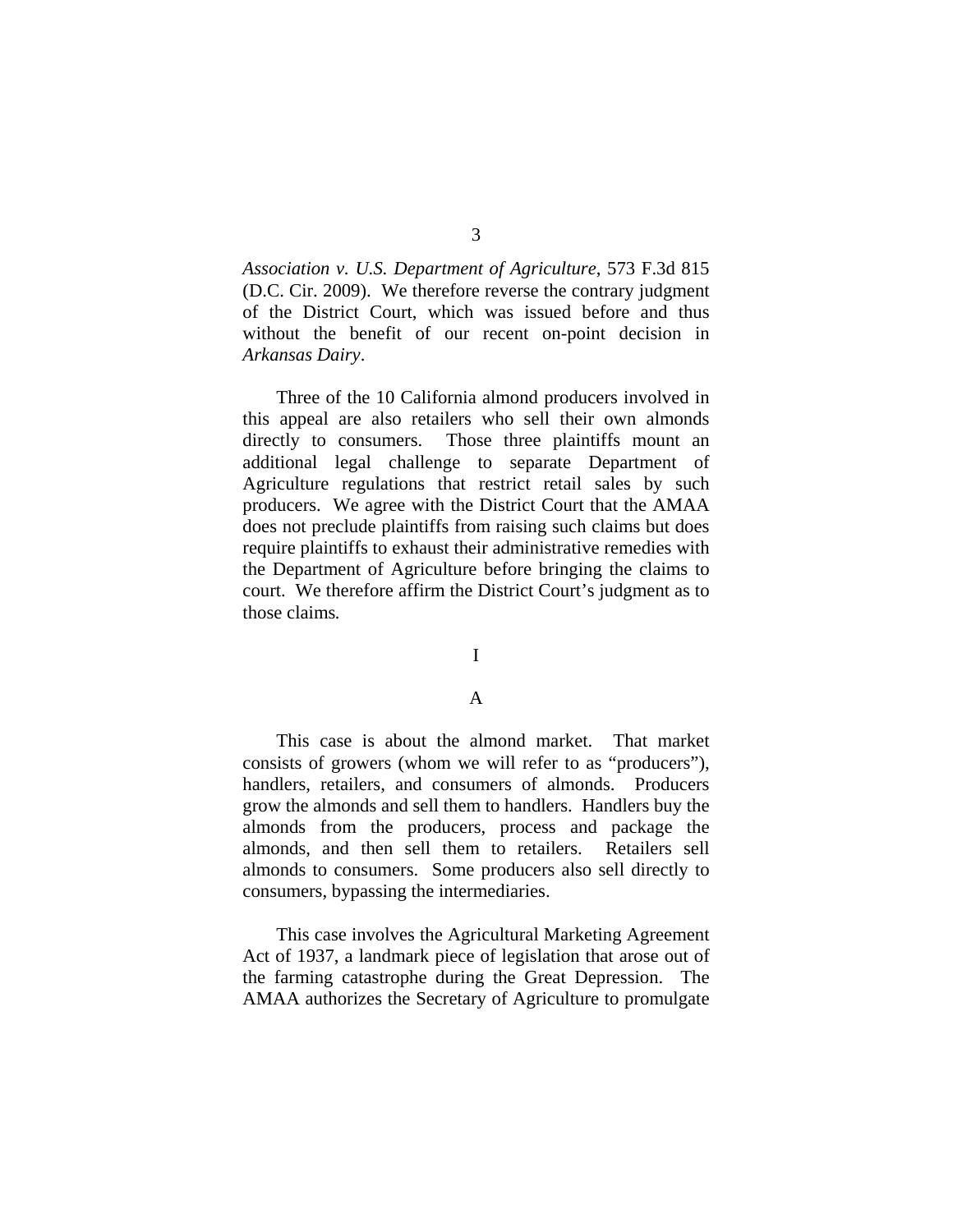marketing orders that regulate the production and sale of agricultural commodities. 7 U.S.C. §§ 601-674. It seeks to "avoid unreasonable fluctuations in supplies and prices" of various farm commodities. *Id.* § 602(4). The AMAA is currently applied to about three dozen agricultural commodities, such as milk, avocados, oranges, and peanuts. Agricultural marketing orders may dictate the "total quantity" of a regulated commodity sold in a particular region, as well as the "grade, size, or quality thereof." *Id*. § 608c(6)(A).

Before promulgating a marketing order under the AMAA, the Secretary of Agriculture must consult with producers and handlers of the commodity in question. The AMAA requires that a marketing order receive the approval of two-thirds of producers in a region (measured by number of producers or volume). For some purposes, the AMAA also requires the approval of a majority of handlers (measured by volume). *Id*. § 608c(8)-(9).

The AMAA expressly allows handlers to sue and obtain judicial review of marketing orders, but requires them first to exhaust specified administrative remedies. *Id*. at § 608c(15)(A). The AMAA is silent about a right to sue or about exhaustion of administrative remedies for producers, retailers, or consumers.

B

In 1950, acting pursuant to the AMAA, the Secretary of Agriculture promulgated the California Almond Marketing Order, 7 C.F.R. pt. 981. The Almond Order has been amended often in the 60 years since. Among other things, the Order sets quality standards for commercially sold almonds and regulates the quantity of almonds that may be sold in a given year.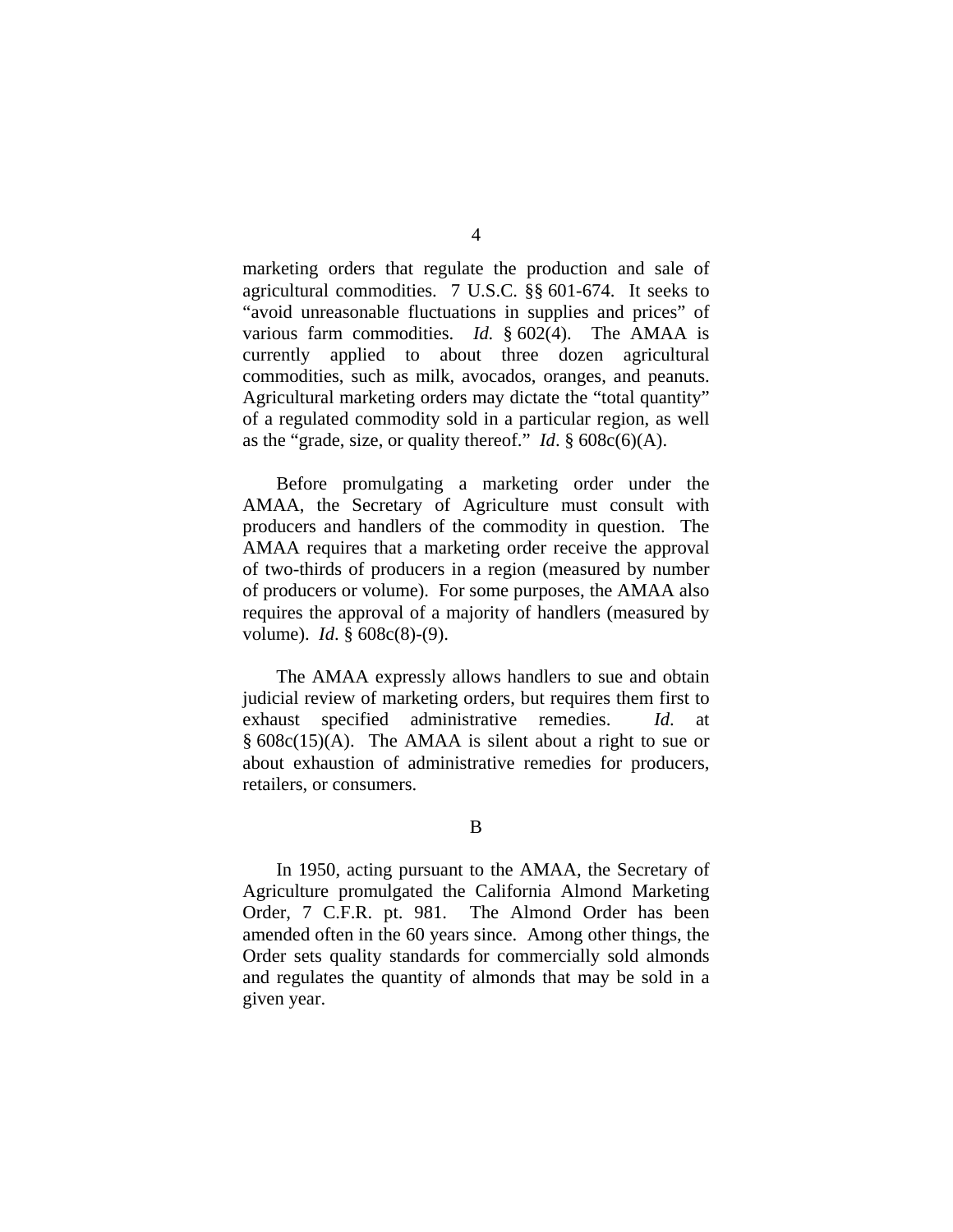In the wake of two salmonella outbreaks in 2001 and 2004, the Secretary in 2007 issued a new almond rule under the Almond Order. Almonds Grown in California; Outgoing Quality Control Requirements, 72 Fed. Reg. 15,021, 15,034 (Mar. 30, 2007). This rule is now codified at 7 C.F.R. § 981.442(b).

The new rule required the use of one of several approved methods for reducing salmonella bacteria in almonds, all involving either pasteurization or chemical treatment of nearly all almonds sold. 7 C.F.R. § 981.442(b).

# $\mathcal{C}$

The current dispute arises primarily because the 2007 rule had the effect of largely eliminating the domestic *raw* almond market. The 10 plaintiffs still involved in the case are California almond producers who grew raw almonds for domestic U.S. consumption. Because the 2007 rule devastated the market for domestic raw almonds, those producers allege that they lost both their expected profits from the premium price paid for raw almonds and the return on investments they had made in production equipment. At the same time, the 2007 rule had no impact on foreign almond producers, who are not subject to Department of Agriculture regulation and are still permitted to import raw almonds into the United States.

Three of the 10 producers are also retailers who sell almonds directly to consumers. These producer-retailers also challenged separate Department of Agriculture restrictions on how and where they could sell almonds at retail. Those restrictions date back to 1985. *See* 50 Fed. Reg. 30,264 (July 25, 1985) (codified at 7 C.F.R. § 981.413).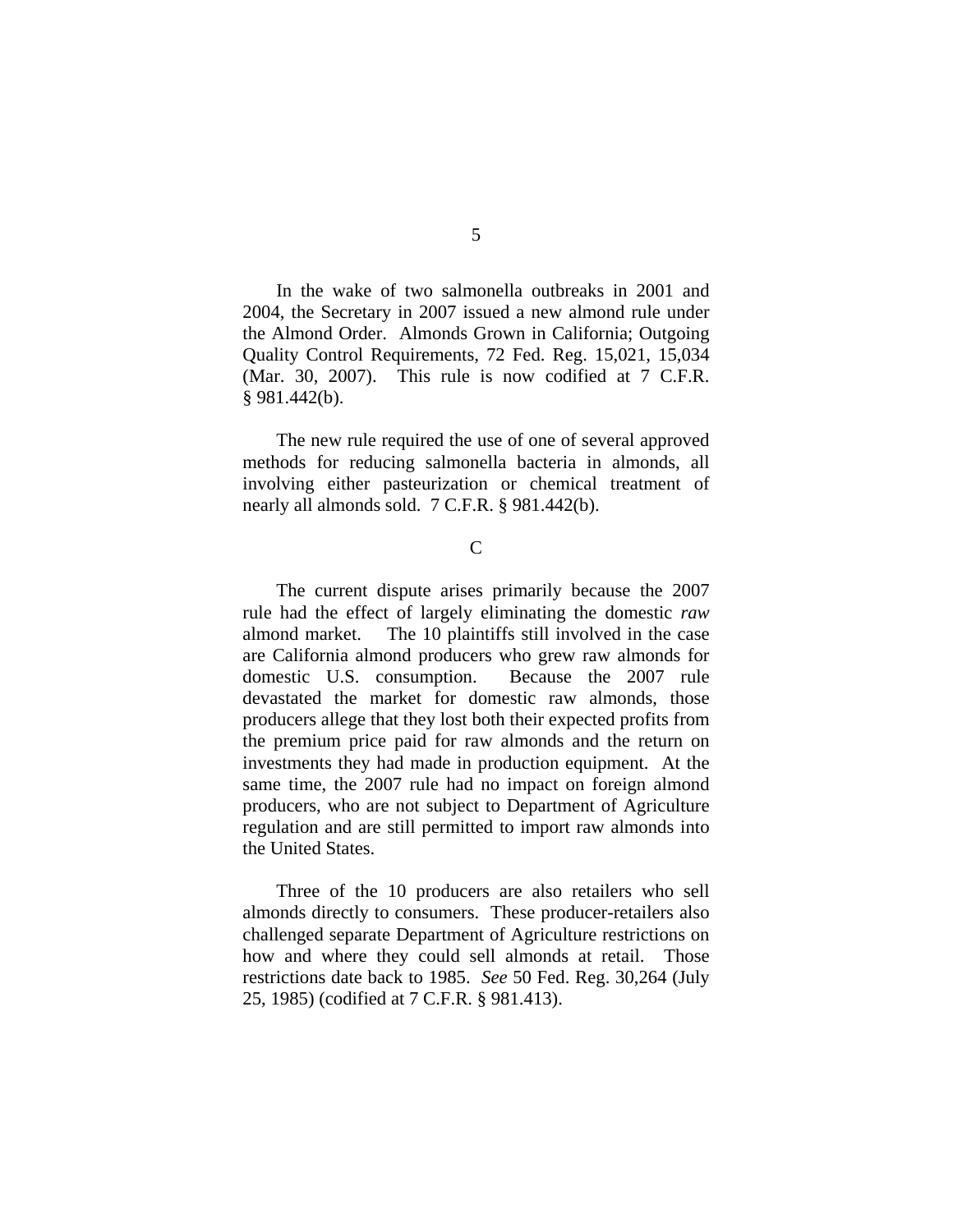A group of California almond producers sued in U.S. District Court, arguing that various aspects of the Secretary's 2007 rule were arbitrary and capricious under the APA, exceeded statutory authority, and violated certain APA procedural requirements. The District Court dismissed plaintiffs' suit. *See Koretoff v. Vilsack*, 601 F. Supp. 2d 238 (D.D.C. 2009). It reasoned that the AMAA implicitly precludes producers from suing to challenge regulations issued under the AMAA. The Court ruled that the separate claims by the producer-retailers were not precluded but should be dismissed for failure to exhaust administrative remedies. *See id*. at 241-44.

 Plaintiffs appeal on both issues. Our review of the legal questions is de novo. In resolving the question of AMAA preclusion, it bears mention that the District Court rendered its decision before *Arkansas Dairy Cooperative Association v. U.S. Department of Agriculture*, 573 F.3d 815 (D.C. Cir. 2009), a recent opinion of this Court that helps chart our path here.

#### II

## A

The Administrative Procedure Act establishes a cause of action for those "suffering legal wrong because of agency action, or adversely affected or aggrieved by agency action." 5 U.S.C. § 702; *see Abbott Labs. v. Gardner*, 387 U.S. 136, 140 (1967).That statutory right to judicial review does not apply, however, when "statutes preclude judicial review." 5 U.S.C. § 701(a)(1). Whether a statute precludes judicial review of agency action, the Supreme Court has said, is a question of congressional intent, which is determined from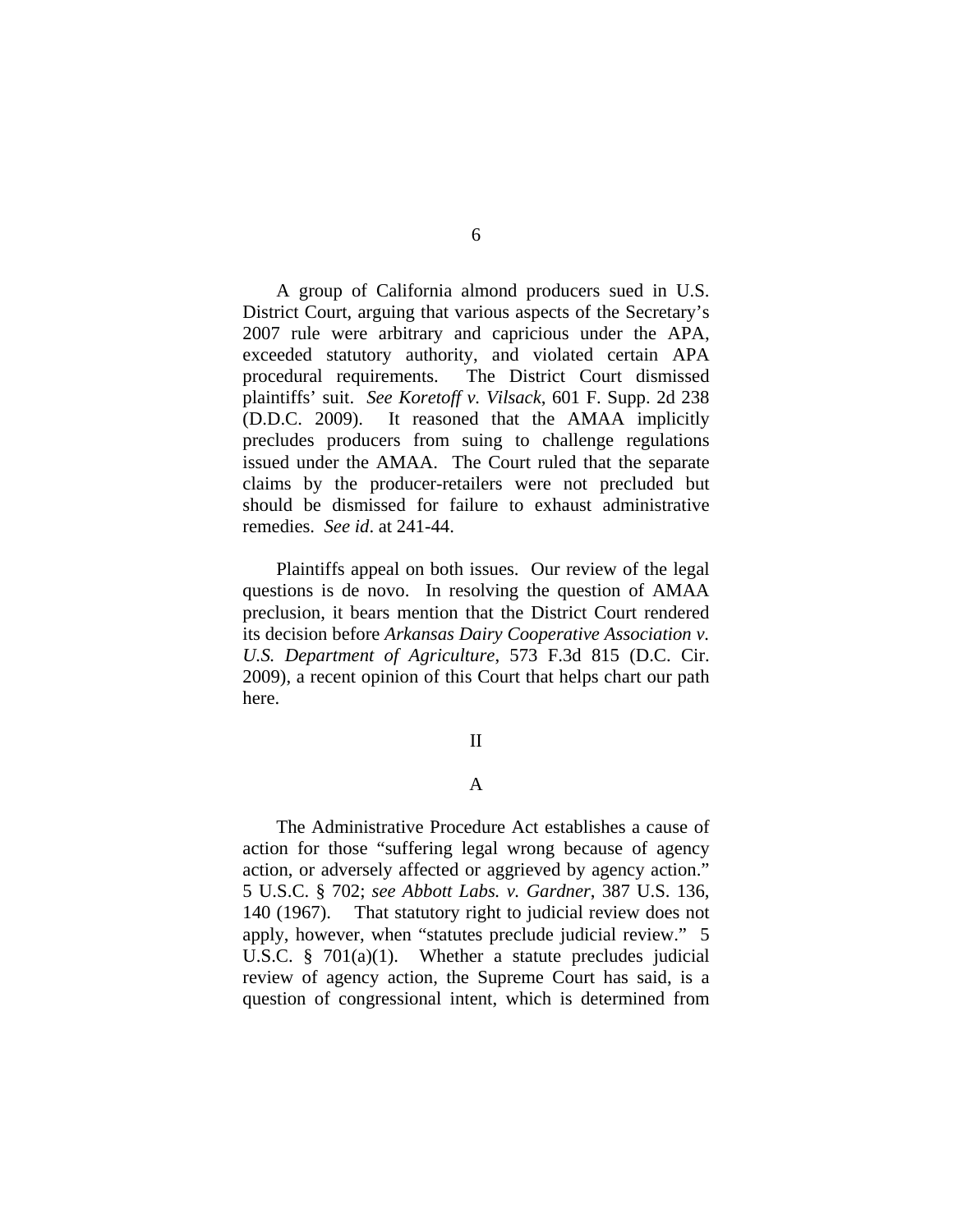the statute's "express language," as well as "from the structure of the statutory scheme, its objectives, its legislative history, and the nature of the administrative action involved." *Block v. Community Nutrition Inst.*, 467 U.S. 340, 345 (1984); *see also Free Enter. Fund v. Public Co. Accounting Oversight Bd.*, No. 08-861, slip op. at 8 (U.S. June 28, 2010); *Thunder Basin Coal Co. v. Reich*, 510 U.S. 200, 207 (1994).

In assessing whether a plaintiff's suit is precluded by statute, we must determine not only whether "Congress precluded all judicial review" of the agency action but also whether Congress "foreclosed review to the class to which the [plaintiff] belong[s]." *Block*, 467 U.S. at 345-46 (*quoting Barlow v. Collins*, 397 U.S. 159, 173 (1970) (Brennan, J., concurring in result and dissenting)).

## B

The Supreme Court and this Court have applied those preclusion principles in three important cases arising under the Agricultural Marketing Agreement Act: *Stark v. Wickard*, 321 U.S. 288 (1944); *Block v. Community Nutrition Institute*, 467 U.S. 340 (1984); and *Arkansas Dairy Cooperative Association v. U.S. Department of Agriculture*, 573 F.3d 815 (D.C. Cir. 2009). As we will explain, those cases together indicate that the AMAA does not preclude producer suits challenging rules and orders issued under the AMAA.

In *Stark v. Wickard*, the Supreme Court held that milk producers could sue to challenge a milk marketing order. 321 U.S. 288 (1944). The Court acknowledged that the AMAA granted "no direct judicial review" to producers. *Id*. at 307- 08. The Court noted, however, that producers had a "financial interest" in aspects of the marketing order. *Id*. at 308. And the Court stated that it was "not to be lightly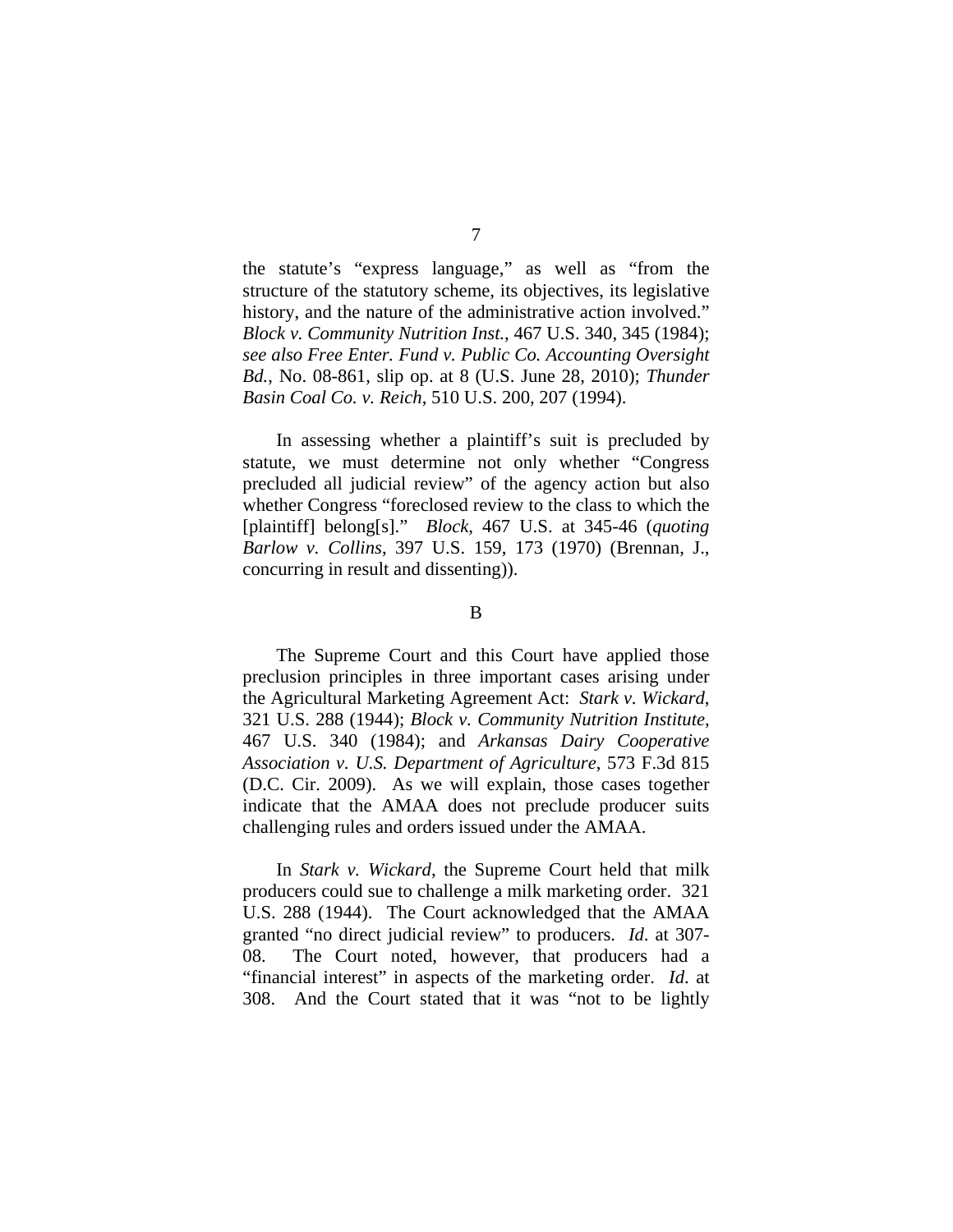assumed that the silence of the statute bars from the courts an otherwise justiciable issue." *Id*. at 309.

The Supreme Court decided *Stark* in 1944 – before the 1946 passage of the Administrative Procedure Act. Pub. L. No. 79-404, 60 Stat. 237 (codified at 5 U.S.C. § 701 *et seq*.). The timing of the *Stark* decision only adds, however, to its precedential force. If anything, the subsequent enactment of the APA, which created a generic cause of action to challenge agency action, fortifies *Stark*'s open-the-courthouse-door-toproducers ruling. Indeed, passage of the APA largely resolved the main concern that had been articulated in Justice Frankfurter's dissent in *Stark* – namely, that "creat [ing] a judicial remedy for producers when the statute gave none is to dislocate the Congressional scheme of enforcement." 321 U.S. at 317 (Frankfurter, J., dissenting).

The Supreme Court next addressed AMAA preclusion some 40 years later in *Block v. Community Nutrition Institute*. There, the Court held that the AMAA precludes judicial review of challenges brought by *consumers* to marketing orders. Allowing suit by consumers would mean virtually every American could challenge every agricultural marketing order. As revealed at oral argument in the *Block* case, that hard-to-fathom result was of great concern to the Supreme Court and informed its assessment of Congress's intent on whether such suits were precluded by the AMAA. *See* Tr. of Oral Arg. at 32, *Block*, 467 U.S. 340 (No. 83-458) (raising question whether all of the individual Justices could sue as consumers of milk). In its opinion addressing whether consumer suits were precluded, the *Block* Court explained that the AMAA "contemplates a cooperative venture among the Secretary, handlers, and producers." 467 U.S. at 346. Consumers, by contrast, were assigned no active role in the regulatory scheme. *Id.* at 346-47. The Court determined that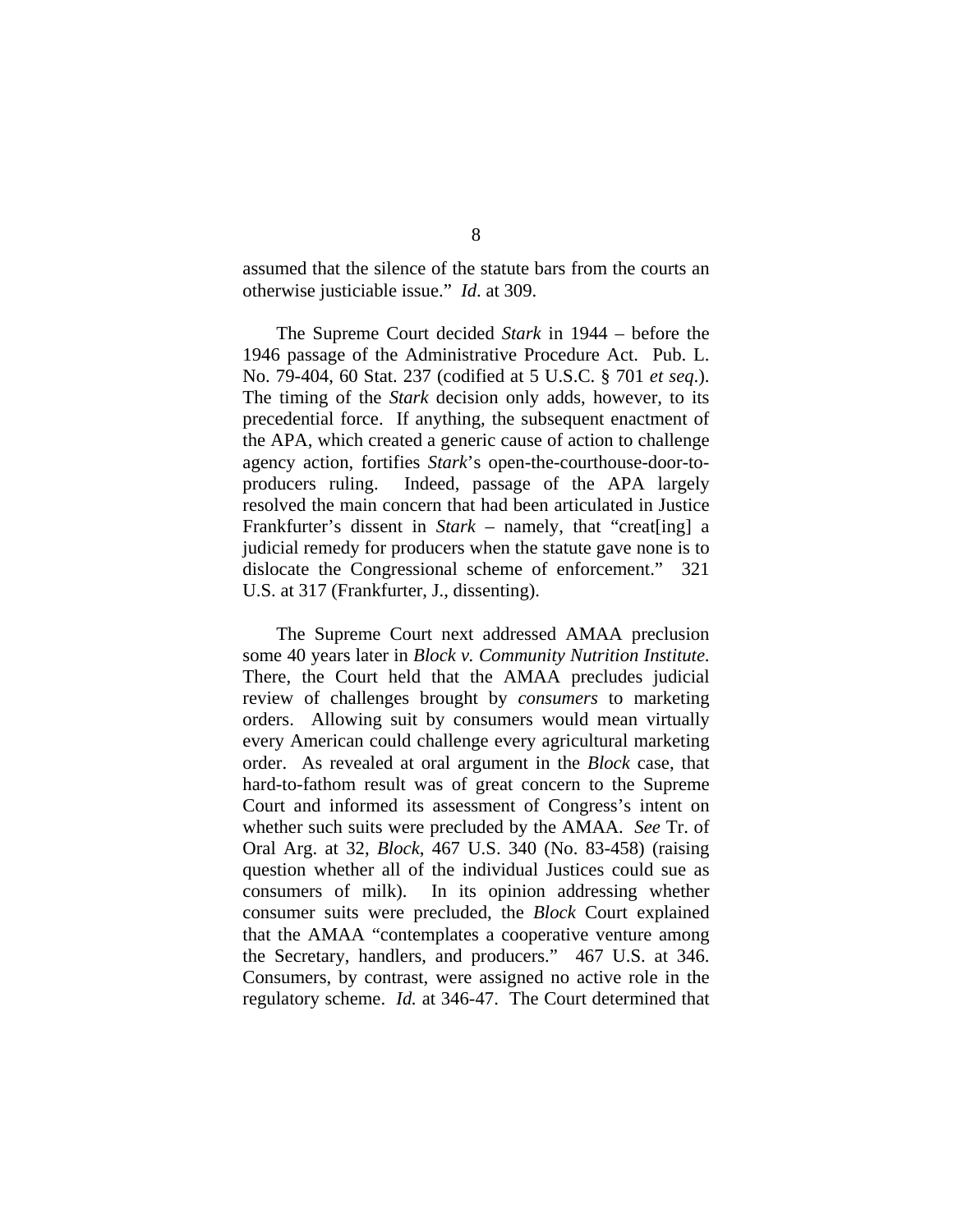the "structure of this Act indicates that Congress intended only producers and handlers, and not consumers, to ensure that the statutory objectives would be realized." *Id*. at 347. The Court also noted that Congress had required handlers to exhaust administrative remedies before suing. Allowing consumers to bring suit without exhausting administrative remedies "would provide handlers with a convenient device for evading" that exhaustion requirement by either recruiting a consumer as a partner in litigation or, in the case of handlers who were also consumers, suing in their capacity as consumers. *Id*. at 348. The Court reasoned that Congress likely would not have intended to allow such easy circumvention of the exhaustion requirement, and thus likely did not intend for consumers to be able to challenge agricultural marketing orders in court.

Importantly, in barring consumer suits, the *Block* Court expressly reaffirmed *Stark*'s holding with respect to producer suits. It found that "preclusion of consumer suits is perfectly consistent" with the Court's "conclusion concerning producer challenges in *Stark v. Wickard*." *Id*. at 352. In discussing *Stark*, the *Block* Court stated that "[j]udicial review of the producers' complaint" in *Stark* was "necessary to ensure achievement of the Act's most fundamental objectives – to wit, the protection of the producers of milk and milk products." *Id*. The *Block* Court echoed then-Judge Scalia's opinion in this Court, in which he had similarly concluded that consumers could not bring challenges to agricultural marketing agreements, even though producers could. Judge Scalia had reasoned that the "direct beneficiaries of milk marketing orders under the [AMAA] are milk producers. Even before adoption of the APA, the courts found a congressional intent to permit them to sue." *Community Nutrition Inst. v. Block*, 698 F.2d 1239, 1257 (D.C. Cir. 1983) (Scalia, J., concurring in part and dissenting in part).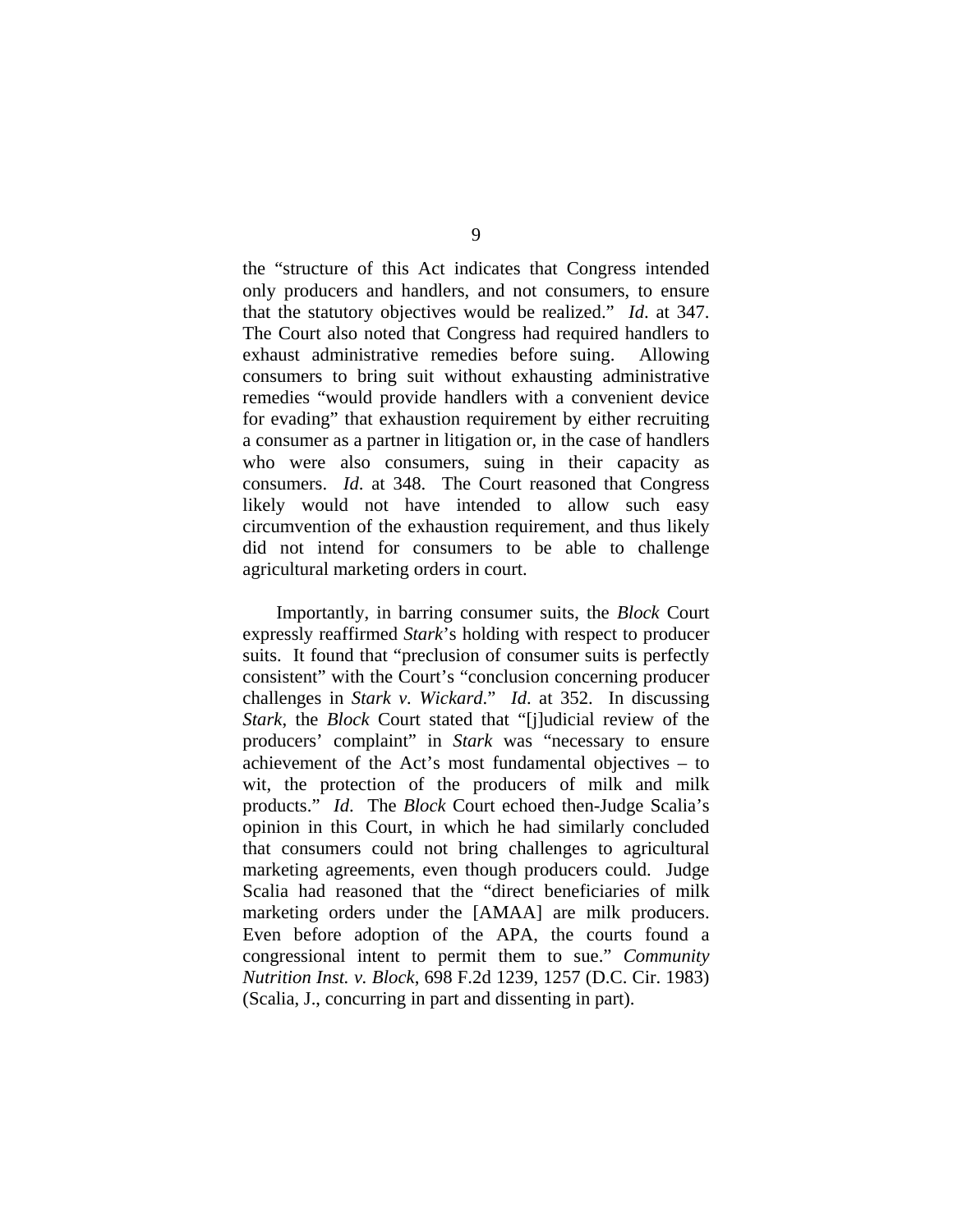Notably, in distinguishing *Stark*, the *Block* Court largely followed the approach that the Government had advocated to the Court. The Government argued that "producers and consumers stand on very different ground" and have "generally antagonistic" interests. Gov't Br. at 31, *Block*, 467 U.S. 340 (No. 83-458). The Government added that "it would be anomalous to conclude that Congress meant to foreclose all producer challenges to the market order program; indeed, Congress appears to have contemplated producer suits . . . ." *Id*. at 31-32.At oral argument, the Government further stated that "this statute was passed expressly for the benefit of producers." Tr. of Oral Arg. at 12, *Block*, 467 U.S. 340 (No. 83-458). The Government's counsel went so far as to suggest that barring producer suits might be unconstitutional: "One other difference, Justice White, between consumers and producers is that basically the market orders are governmentordered contracts between handlers and producers; and it would be quite unfair and perhaps even unconstitutional to say that one party to the contract, the handler, can sue, but the other party to the contract, whose personal proprietary rights are affected, can't sue because Congress didn't mention them. The same thing is not true of consumers." *Id.* at  $15$ .<sup>1</sup>

 As our Court has recently explained, *Stark* and *Block* together indicate that producers can sue to challenge agricultural marketing orders, but consumers cannot. *See* 

 $\frac{1}{1}$ <sup>1</sup> Judge Henderson's dissent highlights a sentence in *Block* where the Court said that judicial review would "ordinarily be confined to suits brought by handlers." Dissenting Op. at 1, 3 (quoting *Block*, 467 U.S. at 348). But in *Arkansas Dairy* we analyzed that sentence from *Block* and explained that, in context, the Court was simply distinguishing handlers from consumers, and that a contrary reading would require us to ignore *Stark*. *See Arkansas Dairy*, 573 F.3d at 823-24.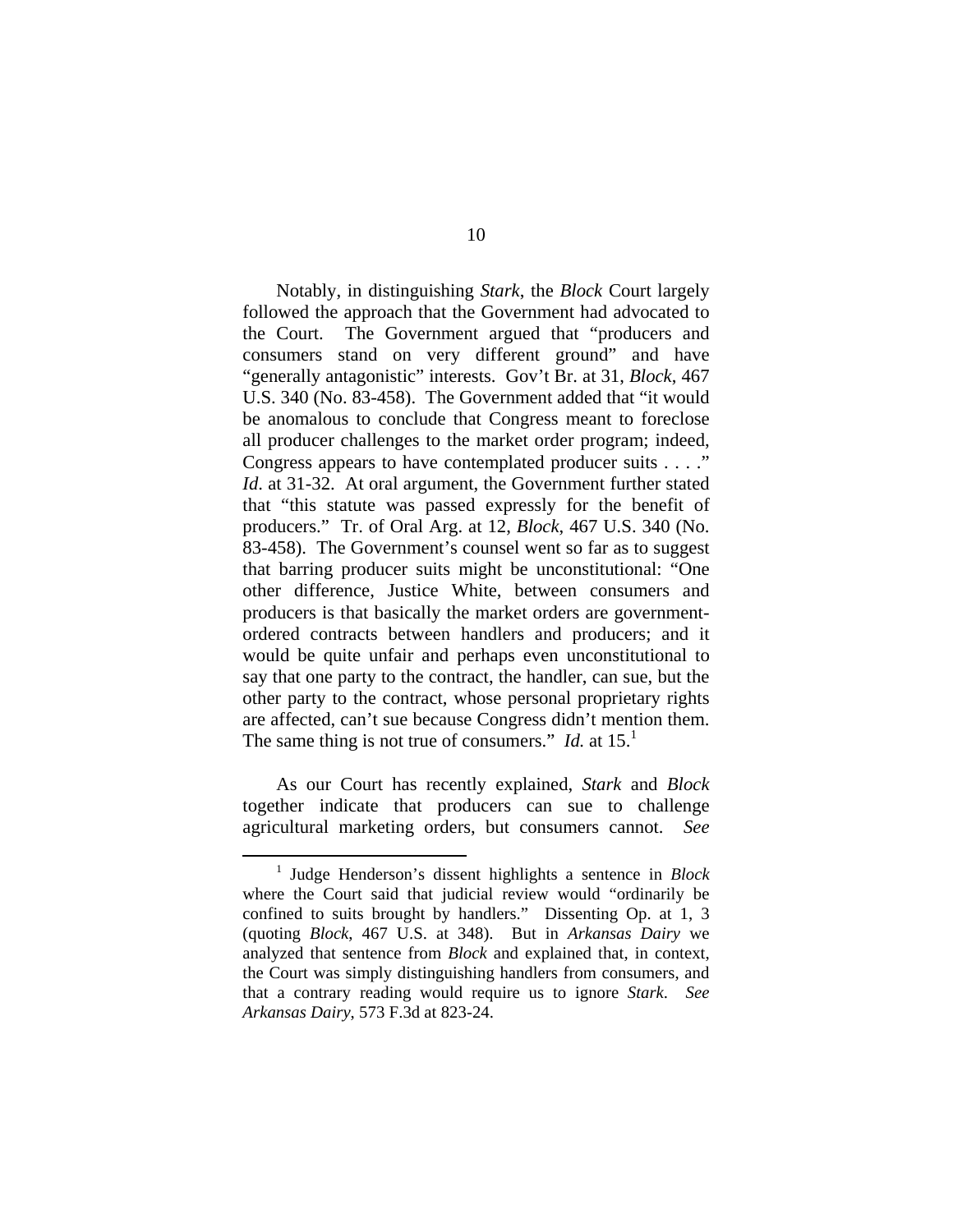*Arkansas Dairy*, 573 F.3d 815 (D.C. Cir. 2009). In *Arkansas Dairy*, we relied heavily on *Stark* in permitting milk producers to bring a challenge to a milk marketing order promulgated under the AMAA. We distinguished *Block*, reiterating that producers "occupy a different status under the AMAA from that of consumers." *Id.* at 823. We said that the *Block* Court had "contrasted" the role of consumers in the statutory scheme "with the role of handlers and producers." *Id*. at 822; s*ee also id.* at 834 (Griffith, J., dissenting in part and concurring in judgment in part) ("The majority reads *Stark* to require judicial review of all claims by producers.").

 The Government seems to suggest that the statutorily required approval of two-thirds of producers for a marketing order evinces a congressional intent to bar all producers' suits. In light of *Arkansas Dairy* and the relevant Supreme Court precedents, the Government's intimation is incorrect. As we explained in *Arkansas Dairy*, some minority of producers – by definition, up to one-third of all producers in a region – could vote against the promulgation of a marketing order but nonetheless would be unable to prevent the Secretary from promulgating the order. We therefore rejected the argument that the opportunity to participate precludes suit. In so ruling, we quoted *Stark*, which had stated: "a mere hearing or opportunity to vote cannot protect minority producers against unlawful exactions which might be voted upon them by majorities." *Id*. at 825 (majority opinion) (quoting *Stark*, 321 U.S. at 307). We added that *Stark* "evidences a focus on ensuring a judicial forum for producers who allege they are harmed by an illegal order, *regardless of their right to vote on that order.*" *Id.* at 826 n.5 (emphasis added).<sup>2</sup>

 <sup>2</sup>  $2$  We note that the Government's suggestion here is contrary to its argument to the Supreme Court in *Block*. In explaining why producer suits were allowed, the Government there stated that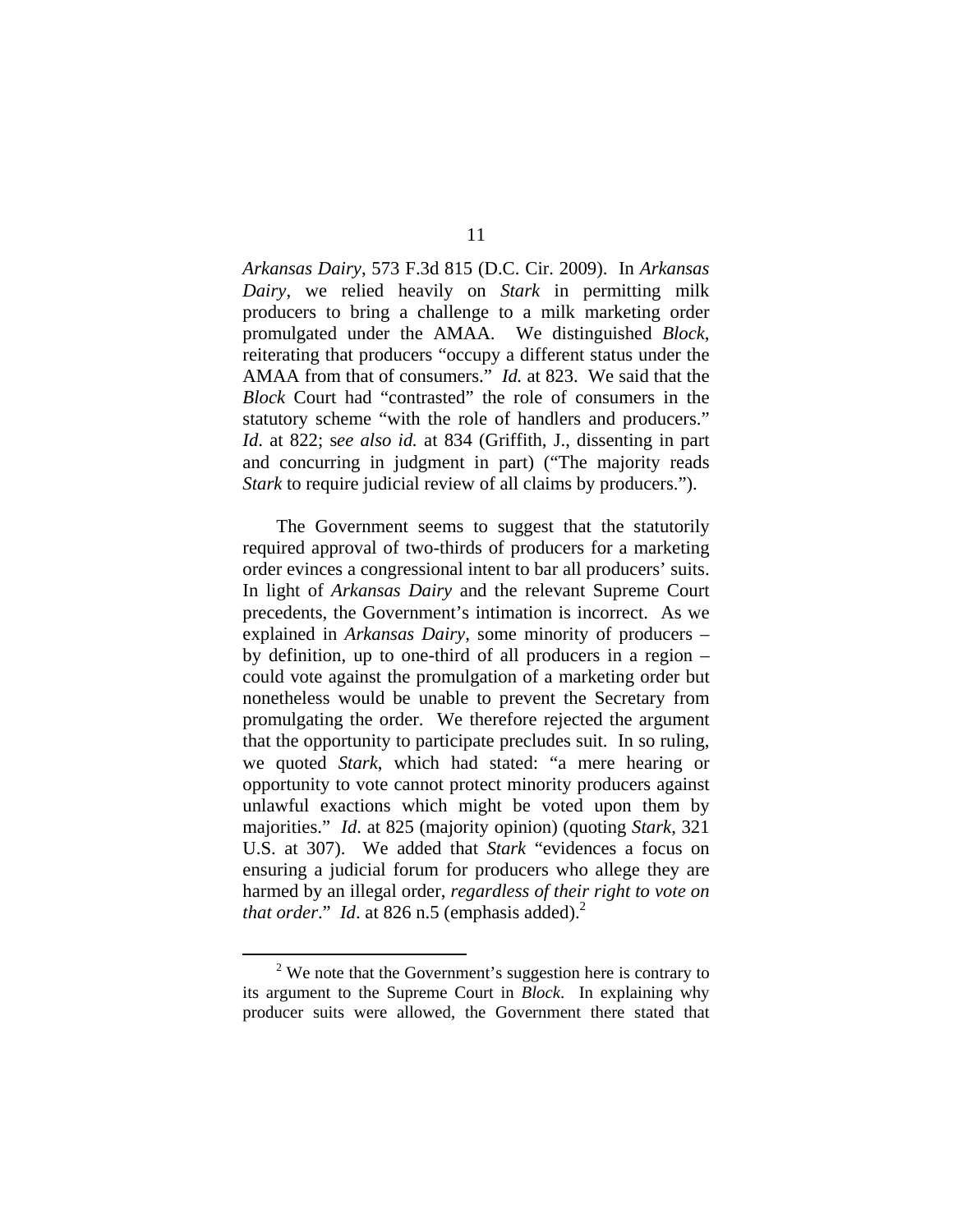To the extent legislative history is relevant here, the legislative debates during passage of the AMAA's precursor also support our analysis in *Arkansas Dairy*. Representative Andresen of Minnesota, a member of the House Committee on Agriculture, pointed to judicial review as the remedy for the vindication of minority producer interests: "Mr. DONDERO. The point I make is whether or not the minority in that kind of a case would have any voice of protest in order to get them from under the agreement in which they did not care to join. Mr. ANDRESEN. Personally I think they would have the best kind of a day in court if they came before the court and presented their side of the question." 79 CONG. REC. 9479 (1935).

 It also bears mention that the two-thirds of producers needed for approval of almond orders may be measured either by *number of producers* or by *volume of almonds sold*. 7 U.S.C.  $\frac{608c(9)(B)(i)-(ii)}{i}$ . It is thus easy to envision a scenario in which a few large almond producers approve a marketing order that disadvantages a relatively large group of small almond producers, either to run the latter out of business or simply because the two groups have divergent interests. That example further illustrates why Congress's decision to require approval of two-thirds of producers does not indicate a congressional intent to bar all producers' suits.<sup>3</sup>

 $\overline{a}$ 

<sup>&</sup>quot;[n]ot every producer is always going to be happy," acknowledging that this group would include "[a]ny one of the third who didn't vote for it." Tr. of Oral Arg. at 13, *Block*, 467 U.S. 340 (No. 83- 458).

<sup>3</sup> In this case, moreover, producers did not vote on promulgation of 7 C.F.R. § 981.442(b)'s salmonella rule. Rather, that regulation was promulgated pursuant to the authority of the California Almond Board – with the approval of the Secretary – to establish "such minimum quality and inspection requirements . . .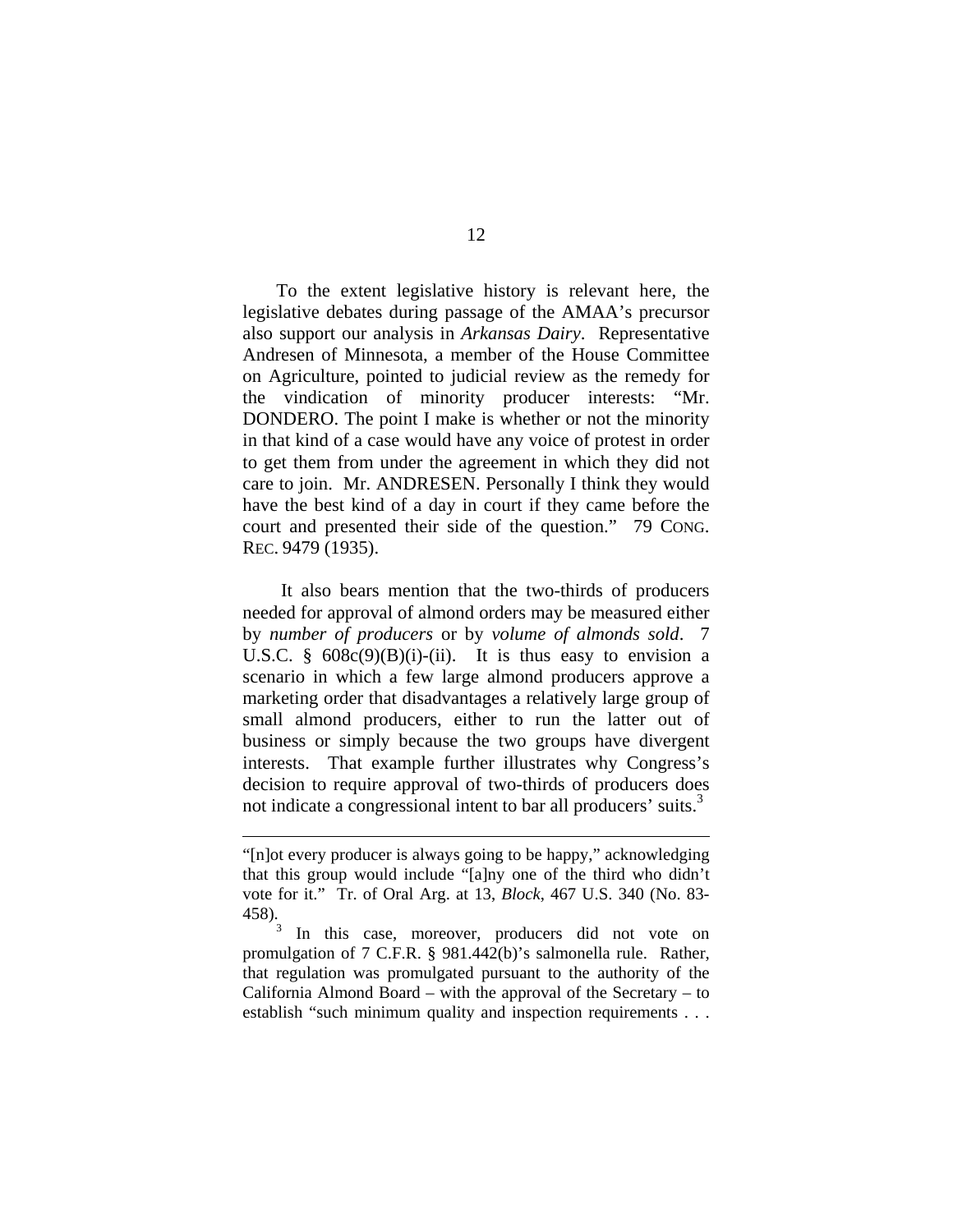In sum, the precedents of the Supreme Court and this Court indicate that the AMAA does not preclude producer suits challenging rules and orders issued under the AMAA. As we also noted in *Arkansas Dairy*, moreover, our Court is not alone in reading *Stark* and *Block* to allow producers – but not consumers – to challenge such agency actions. Three of the four other circuits to consider the question have reached the same conclusion, finding that adopting the Government's "radical interpretation" of *Block* as precluding producers' suits "would effectively undermine the presumption in favor of judicial review that the Supreme Court has consistently reaffirmed." *Farmers Union Milk Marketing Coop. v. Yeutter*, 930 F.2d 466, 474 (6th Cir. 1991) (Boggs, J.); *see also Alto Dairy v. Veneman*, 336 F.3d 560, 567-69 (7th Cir. 2003); *Minn. Milk Producers Ass'n v. Madigan*, 956 F.2d 816, 817-18 (8th Cir. 1992). Only the Ninth Circuit has reached a different conclusion, in a decision rendered 25 years ago over the disagreement of Judge Wiggins. *See Pescosolido v. Block*, 765 F.2d 827, 831-32 (9th Cir. 1985).

 $\mathcal{C}$ 

 The Government tries to get around the precedents by contending that *Stark*, *Block*, and *Arkansas Dairy* dealt with *milk*, rather than *almonds*, and that the almond industry raises different issues.

1

as will contribute to orderly marketing or be in the public interest" and to "establish rules and regulations necessary and incidental." 7 C.F.R. § 981.42(b); *see* Almonds Grown in California; Outgoing Quality Control Requirements and Request for Approval of New Information Collection, 71 Fed. Reg. 70,683, 70,687 (proposed Dec. 6, 2006). Because such rules are not amendments to the Order, no producer referendum was held before promulgation of the salmonella rule.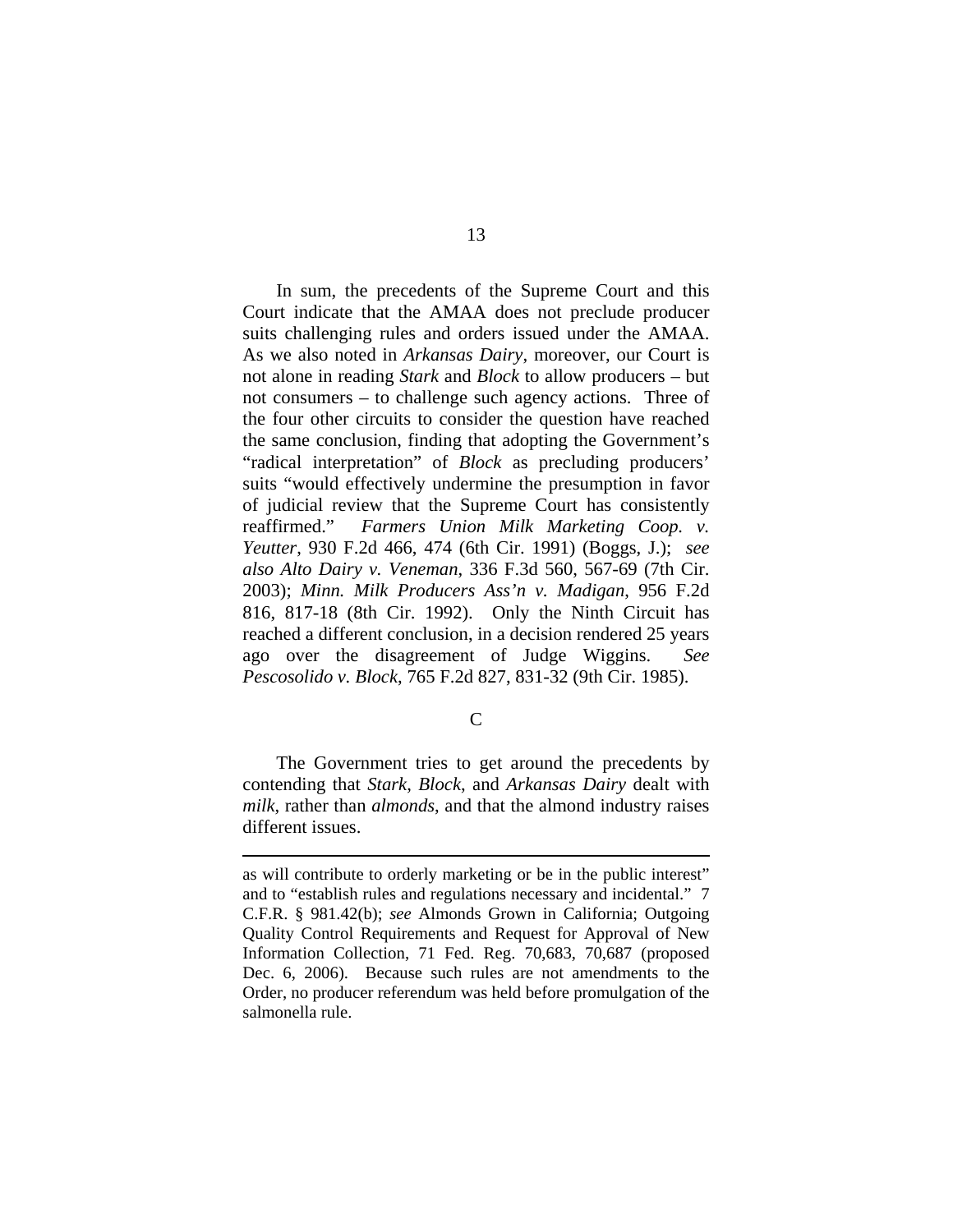The Government's attempted distinction of the precedents goes as follows: In the almond industry, unlike in the milk industry, handlers' interests are identical to producers' interests. Therefore, according to the Government, almond handlers – who possess a statutory right to judicial review under the AMAA – can adequately represent the interests of almond producers in court.

The Government's argument finds no support in precedent and is flawed at a very basic conceptual level. The usual rule of administrative law is that an aggrieved party can sue to challenge agency action regardless of whether there might be some other aggrieved party who might raise the same challenge or seek the same relief. The Government's argument – handlers can sue and that's good enough for producers – is thus inconsistent with bedrock tenets of administrative law. We find no indication that Congress intended to depart from those principles when enacting the AMAA. *See Stark*, 321 U.S. at 308-10.It would be especially odd to rely on this kind of virtual or vicarious representation to bar producers from suing given that producers are the primary intended beneficiaries of the AMAA – a point noted by the Supreme Court in *Block*. 467 U.S. at 352 ("[j]udicial review of the producers' complaint [in *Stark*] was therefore necessary to ensure achievement of the Act's most fundamental objectives – to wit, the protection of the producers of milk and milk products."). This conclusion finds additional support in intervention cases, where we have stated that intervenors are not sufficiently protected by a mere congruence of interests with a party litigant. *See Fund for Animals, Inc. v. Norton*, 322 F.3d 728, 737 (D.C. Cir. 2003). We see no reason for a different result here.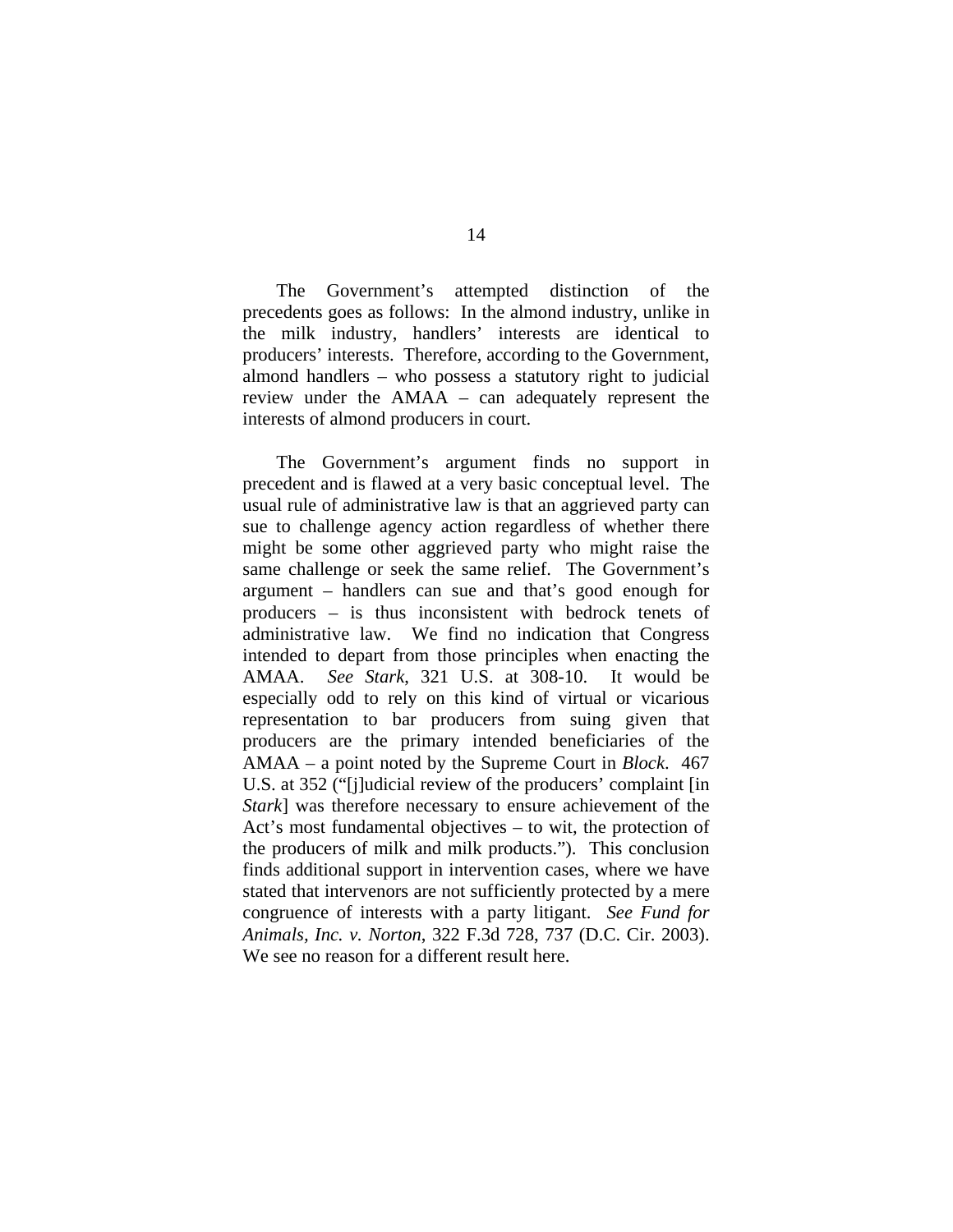In any event, the Government's argument is also flawed on the facts. The Government makes too much of the distinction between the almond and milk industries. Even a cursory examination of the Almond Marketing Order shows how the interests of almond producers and handlers can diverge. The Almond Order requires, for example, that handlers maintain a certain quantity of almonds on hand as "reserves" at all times. *See* 7 C.F.R. §§ 981.46, 981.50. The required quantity is determined by regulation. *Id*. § 981.49(e).Almond producers and almond handlers may have different preferences: Almond handlers may prefer a smaller reserve, to avoid the cost of purchasing reserve almonds, whereas almond producers might prefer a larger reserve in order to guarantee larger mandatory sales. Similarly, the Almond Marketing Order permits regulation of handlers' labeling of almond containers. *Id.* § 981.43. Handlers may disfavor such restrictions as imposing additional burdens upon them. Producers, however, might be inclined to support such regulation in some circumstances: Precise, accurate labeling might encourage repeat orders by customers. The Almond Order also imposes quality control regulations on handlers. *Id.* § 981.42. As with labeling, it is easy to see how handlers might chafe under such regulations, while producers might appreciate any refinement of the final product sold that did not come at their direct expense.

True, there will be some cases where the interests of almond producers and almond handlers overlap. But in others, they won't. And the Government has provided us with no workable way to determine when interests diverge in such a manner as to draw the line in precluding suit. The Government's theory – almond producers sometimes can sue and sometimes cannot – would produce a chaotic case-bycase determination of whether producers' and handlers' interests are aligned. This is a recipe for endless satellite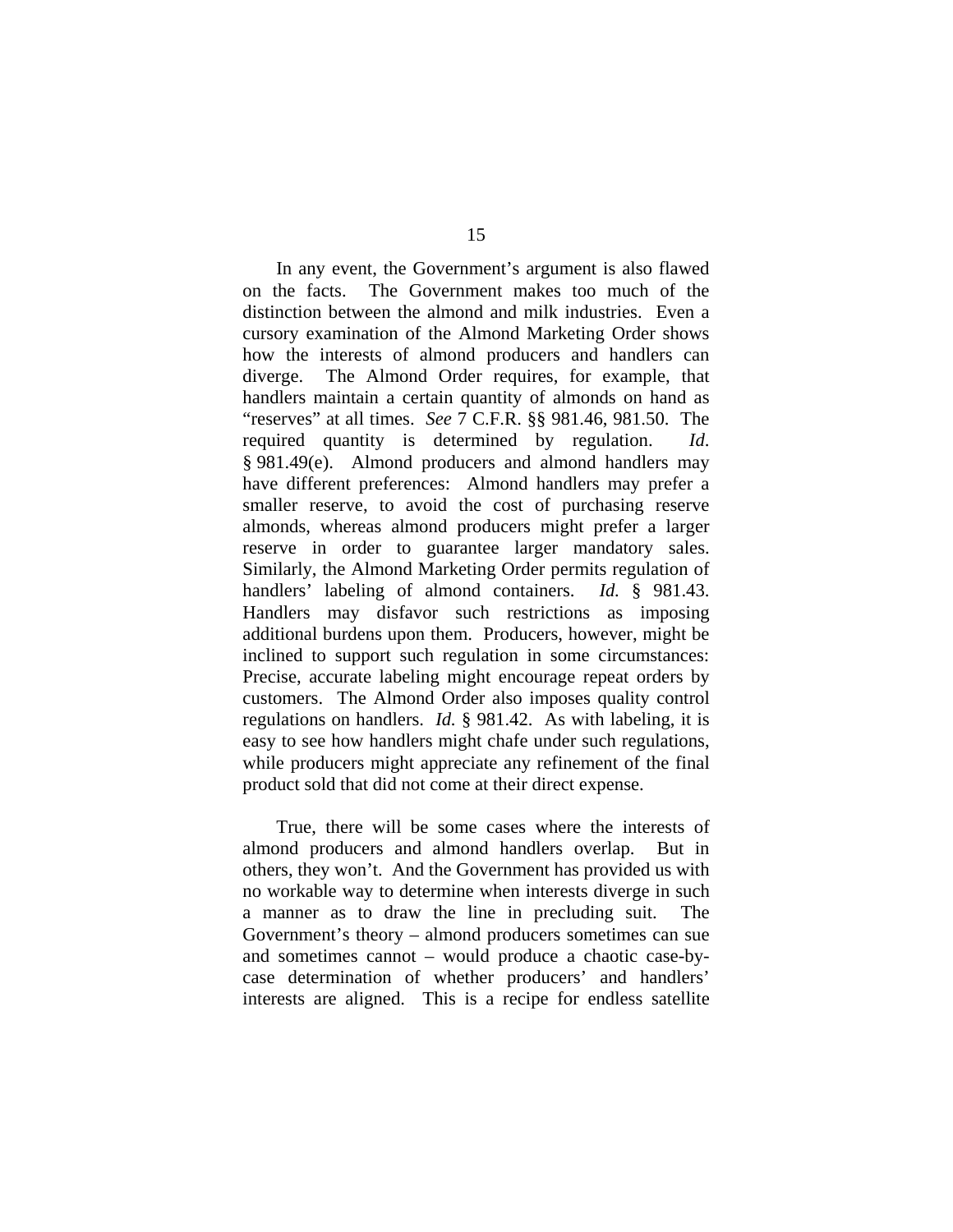litigation. We declined to embark on such an endeavor in *Arkansas Dairy*, and we must do so again here.

### III

Three of the 10 plaintiffs still involved in this case not only produce almonds, but also sell them directly to consumers. These producer-retailer plaintiffs argue that the AMAA does not authorize the Secretary of Agriculture to regulate retail sales. The statute and regulation together require these plaintiffs to exhaust their administrative remedies before bringing their claims to court. That is because the statute requires handlers to exhaust, and the regulations in turn define these producer-retailers as handlers because of where and how they sell almonds.

Plaintiffs retort that the regulation classifying them as handlers – and triggering the exhaustion requirement – is inconsistent with the AMAA. In other words, plaintiffs argue that the regulation improperly requires them to exhaust administrative remedies. But this broad-based challenge to the agency's exhaustion requirement is itself an argument that must be raised first to the agency. *Cf. Myers v. Bethlehem Shipbuilding Corp.*, 303 U.S. 41, 49-51 (1938) (party may not challenge agency's jurisdiction over it without exhausting administrative remedies); *Greater Detroit Res. Recovery Auth. v. EPA*, 916 F.2d 317, 323 (6th Cir. 1990) (exceptions to the exhaustion doctrine may not be "automatically invoked whenever a challenge to the scope of an agency's authority is raised") (quoting *Shawnee Coal Co. v. Andrus*, 661 F.2d 1083, 1093 (6th Cir. 1981)); *Deltona Corp. v. Alexander*, 682 F.2d 888, 893 (11th Cir. 1982) ("the agency ordinarily should be given the first opportunity to consider a challenge to its jurisdiction").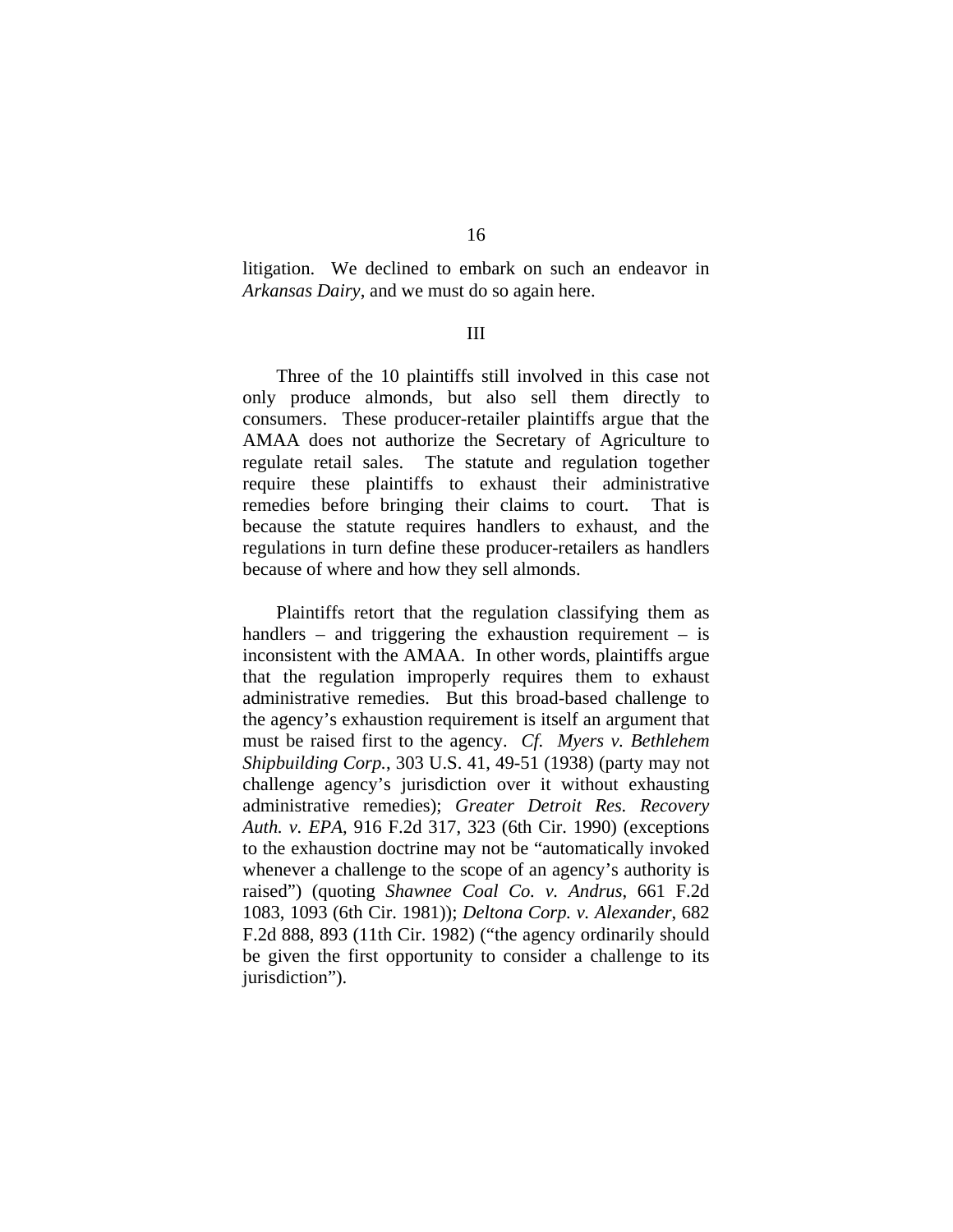We therefore agree with the District Court's conclusion dismissing the claims of the three producer-retailer plaintiffs for failure to exhaust their administrative remedies with respect to their challenge to the Department's retail restrictions.

\* \* \*

 We reverse the judgment of the District Court with respect to the suit of the ten producers. Their claims can go forward. We affirm the District Court's judgment dismissing the claims of the three producer-retailers; those claims must be raised first to the Department of Agriculture.

*So ordered.*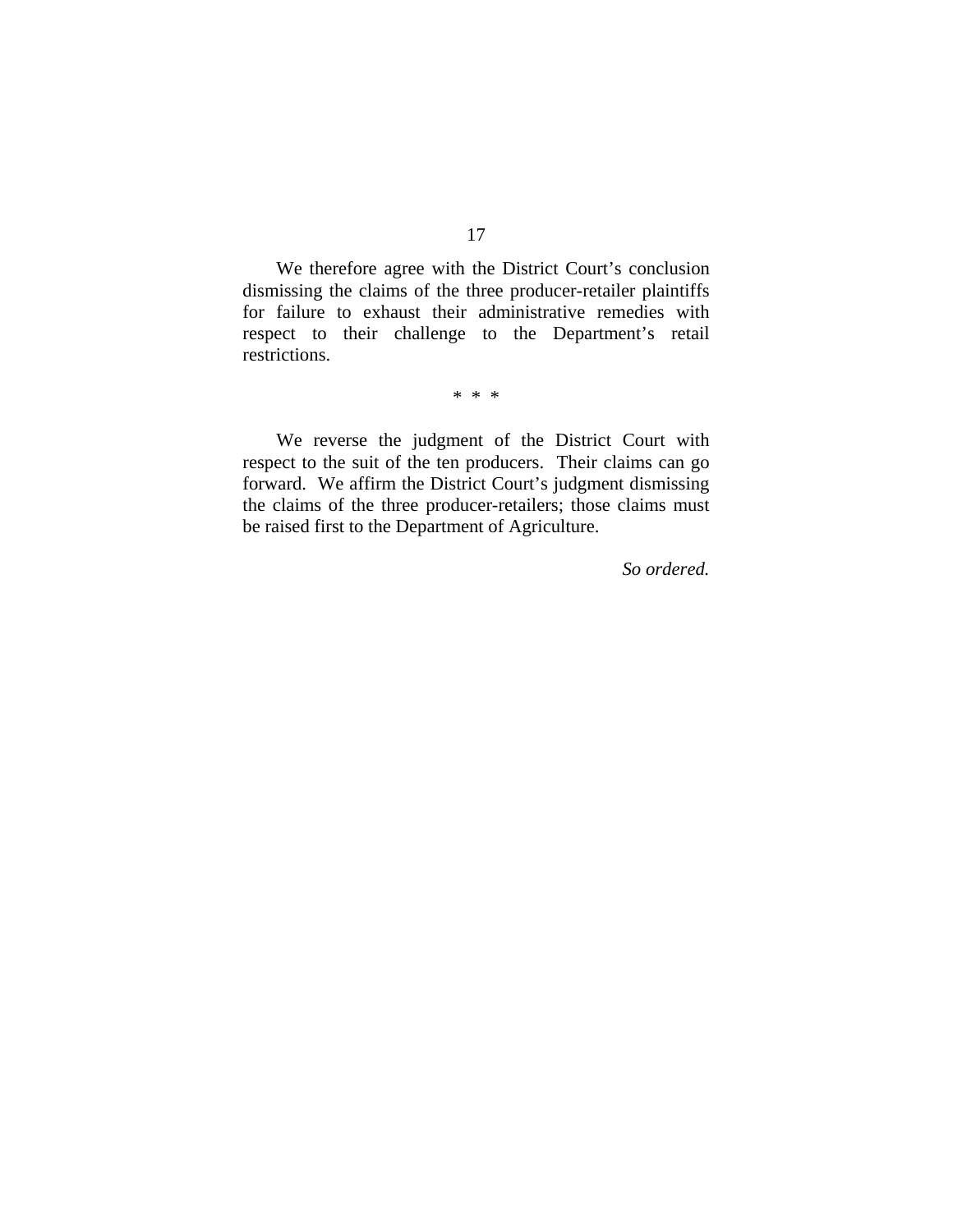KAREN LECRAFT HENDERSON, *Circuit Judge*, dissenting in part:

The Agricultural Marketing Agreement Act (Act or AMAA), 7 U.S.C. §§ 601 et seq., authorizes the United States Secretary of Agriculture (Secretary) to issue and amend agricultural marketing orders applicable to handlers of various agricultural commodities, including almonds. *Id*. § 608c(1)-(2). The Act expressly requires the Secretary to submit a proposed order for approval by the handlers and the producers—with the producers, but not the handlers, wielding veto power should two-thirds of them (by number or volume produced) fail to approve. *Id*. § 608c(8)-(9). While lacking a veto, the handlers can challenge a marketing order before the Secretary and then in district court. *Id.* § 608c(15). The Act provides no express right of review to any other party. In light of "this complex and delicate administrative scheme," the United States Supreme Court "think[s] it clear that Congress intended that judicial review of market orders issued under the Act ordinarily be confined to suits brought by handlers in accordance with 7 U.S.C. § 608c(15)." *Block v. Cmty. Nutrition Inst.*, 467 U.S. 340, 348 (1984)—with the single exception that a milk producer may challenge in court an order that infringes its statutory right under the Act to receive the guaranteed minimum milk price set by the Secretary, *see Stark v. Wickard*, 321 U.S. 288 (1944). Nonetheless, the majority maintains that as a matter of course "producers" as well "can sue to challenge agricultural marketing orders," Maj. Op. at 10, including the appellant almond producers. I throw my lot in with the Supreme Court. Almonds do not belong on the same shelf with milk.

As the district court observed, *Stark* carved out a "a narrow exception" to the general rule, noted in *Bloc*k, that ordinarily only handlers (and not producers) may seek review of a marketing order. *Koretoff v. Vilsack*, 601 F. Supp. 2d 238, 244 (D.D.C. 2009) (citing *Stark*, *supra*). In *Stark*, the Supreme Court permitted a class of milk producers to challenge a marketing order that required the "settlement fund"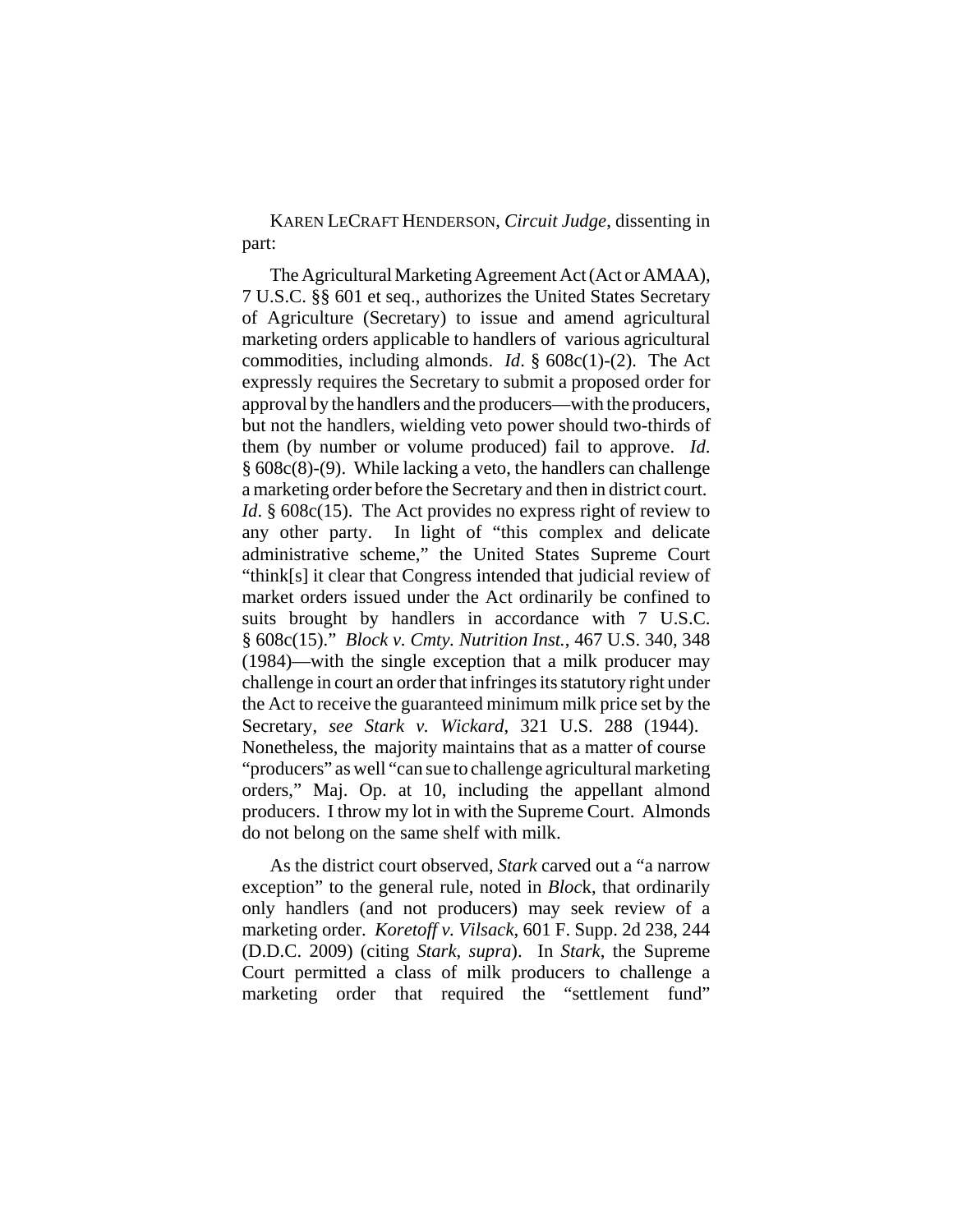administrator to deduct from the fund's pooled payments a fee to be paid to milk producer co-operatives. The effect of the deduction was to reduce the minimum "blend" price paid to the milk producers from the fund.<sup>1</sup> The Court concluded that, although there was "no direct judicial review granted by [the Act] for the<sup>[]</sup> proceedings," the "authority for a judicial examination of the validity of the Secretary's action is found in the existence of courts and the intent of Congress as deduced from the statutes and precedents." 321 U.S. at 307-08. In particular, the Court determined that "[t]he statute and Order create a right in the producer to avail himself of the protection of a *minimum price* afforded by Governmental action"—a right "mandatory in character and obviously capable of judicial enforcement." 321 U.S. at 303 (emphasis added). Noting that "the challenged deduction reduces pro tanto the amount actually received by the producers for their milk," *id*. at 302, the Court explained that "[i]t is because every dollar of deduction comes from the producer that he may challenge the use of the fund," *id*. at 308.<sup>2</sup>

<sup>&</sup>lt;sup>1</sup>Under the milk marketing regime, the Secretary fixes different minimum raw milk prices depending on the end-use to which a handler puts it (e.g, fluid milk, cream, ice cream). The payments are pooled in a settlement fund and, after certain administrative expenses are deducted, an average "blend price" is calculated which is the price each producer actually receives. *See Edaleen Dairy, LLC v. Johanns*, 467 F.3d 778, 779-80 (D.C. Cir. 2006). Thus, any deduction from the fund (such as the co-operative payment in *Stark*) reduces the price each producer is paid.

 $2$ The Court indicated that the availability of review for marketing orders is limited:

It is suggested that such a ruling puts the agency at the mercy of objectors, since any provisions of the Order may be attacked as unauthorized by each producer. To this objection there are adequate answers. The terms of the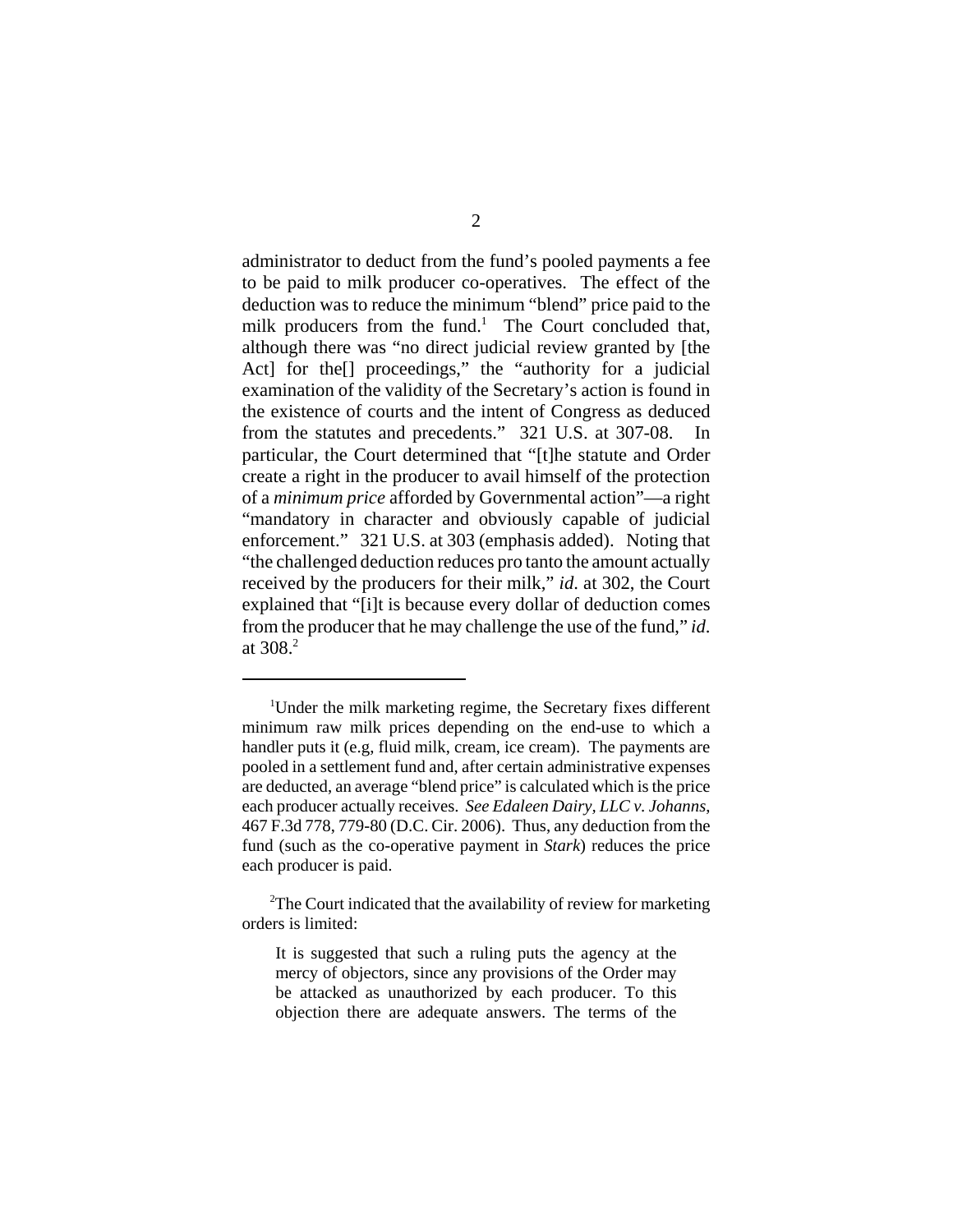In *Block*, as noted *supra*, the Court made clear that judicial review is "ordinarily . . . confined to suits brought by handlers in accordance with 7 U.S.C. § 608c(15).*" Block*, 467 U.S. at 348. The Court acknowledged that under *Stark*, "dairy producers could challenge *certain* administrative actions even though the Act did not expressly provide them a right to judicial review" but explained that the challenged deductions in *Stark* " 'reduce[d] pro tanto the amount actually received by the producers for their milk,' " thereby giving the producers "standing to object to the administration of the settlement fund." *Id*. at 351 (quoting *Stark*, 321 U.S. at 302) (emphasis added) (alteration in *Block*). "Though the producers' standing could not by itself ensure judicial review of the Secretary's action at their behest, the statutory scheme as a whole, the [*Stark*] Court concluded, implicitly authorized producers' *suits concerning settlement fund administration*." *Id*. (emphasis added) (internal citation omitted). The *Block* court noted that in *Stark* the handlers " '[could not] question the use of the fund, because handlers had no financial interest in the fund or its use' " and so, unless the producers were granted judicial review, there was " 'no forum' in which this aspect of the Secretary's actions could or would be challenged." *Id*. at 351-52 (quoting *Stark*, 321 U.S. at 309) (alteration added) (internal citation omitted).3

321 U.S. at 310.

Order are largely matters of administrative discretion as to which there is no justiciable right or are clearly authorized by a valid act. *United States v. Rock Royal Co-op*., 307 U.S. 533 [(1939)]. Technical details of the milk business are left to the Secretary and his aides.

<sup>&</sup>lt;sup>3</sup>The majority asserts that considering whether the producers' and the handlers' interests coincide in a particular case "would produce a chaotic case-by-case determination." Maj. Op. at 15. But case-bycase determinations are the hallmark of administrative and judicial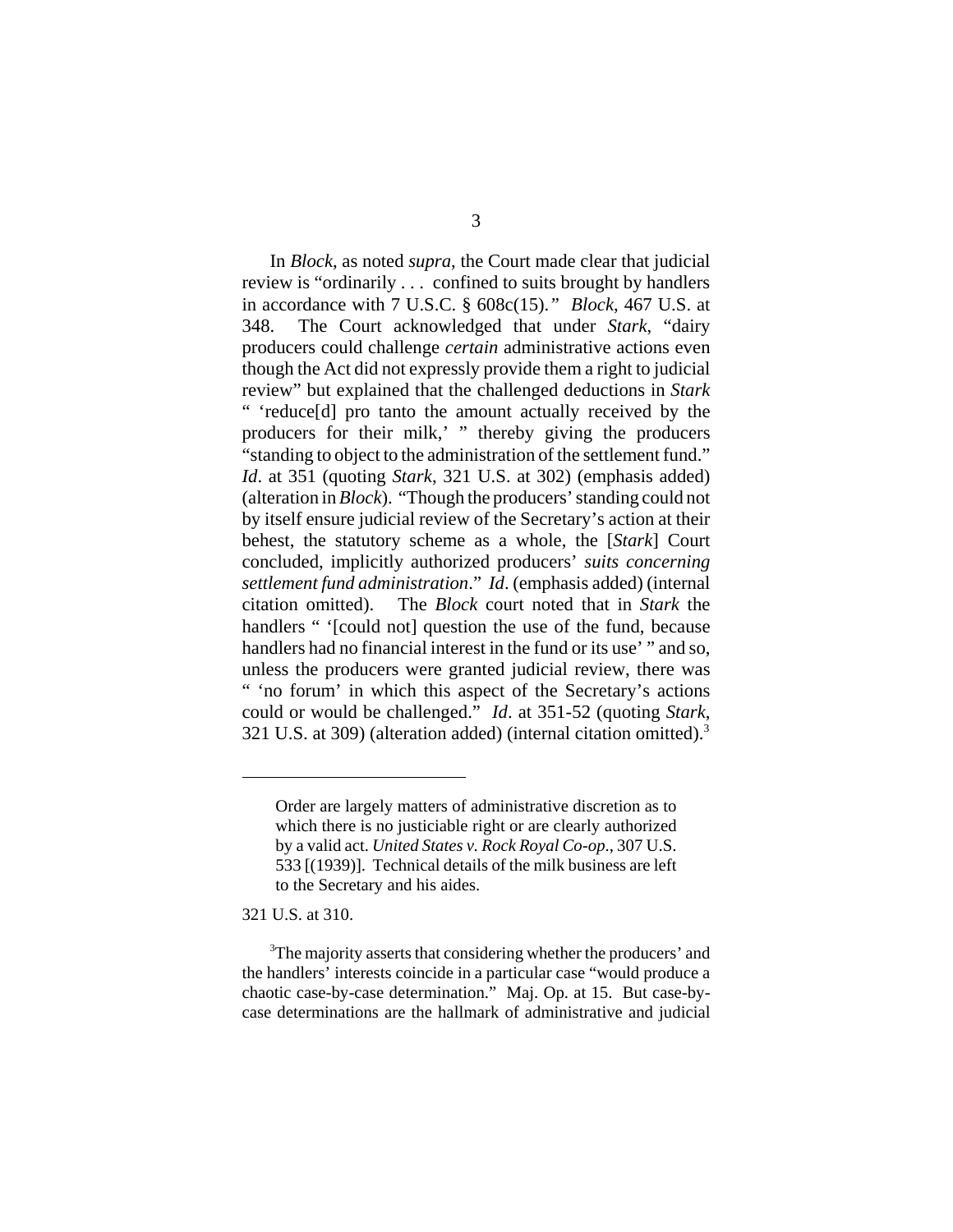In this Circuit's decisions permitting producers to challenge a marketing order, the injury to the producers was, as in *Stark*, an impairment of their statutory right to full payment, through the settlement fund, of the minimum price fixed by the Secretary for milk products. In *Blair v. Freeman*, 370 F.2d 229 (D.C. Cir. 1966), we entertained a challenge to a price deduction in the form of a travel distance variable based on the location of the milk producer's farm. We there concluded the appellant dairy producers had "standing to present their claim that the nearby differential provision exceeded the statutory power of the Secretary." *Id*. at 234. We explained: "Since this differential is payable out of the equalization pool, the deduction reduces pro tanto the amount actually received by producers for their milk. The appellants thus have standing to invoke the protection of equity to insure that their statutory right to minimum price protection is not being improperly diminished." *Id*. n.15 (citing *Stark*, 321 U.S. at 290, 302-310).

Most recently, in *Arkansas Dairy Cooperative Ass'n v. United States Department of Agriculture*, 573 F.3d 815 (D.C. Cir. 2009), the court again permitted milk producers to challenge reductions to the minimum price they received for milk. In *Arkansas Dairy*, the milk producers challenged the Secretary's interim rule that increased the "make allowance"—an amount which is intended to represent the costs to the handlers of making the end dairy products from raw milk and which is deducted from the end-use price before the blend price is computed. Relying primarily on *Stark*, the court held the milk producers could "bring suit under the APA to challenge the *Interim Rule,* which directly affect[ed] their blend prices

adjudications and the Supreme Court advocated just such an inquiry in *Block*. In this case the interests of untreated almond producers and of untreated almond handlers—both of whom will lose the profits they would otherwise earn from the sale of raw almonds—are indeed aligned.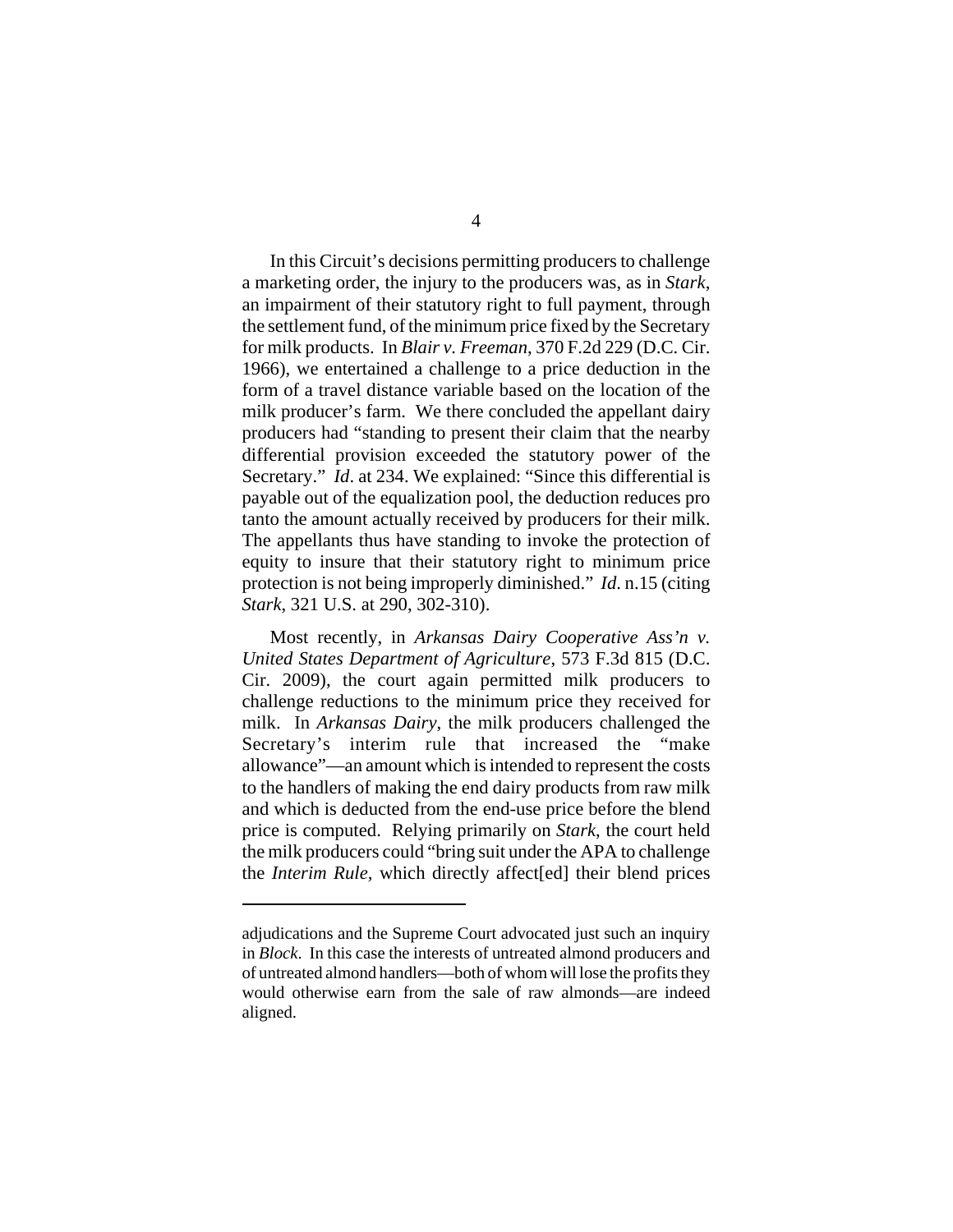through increased make allowances, even though the milk marketing orders w[ould] not directly affect the producer settlement fund." 573 F.3d at 827. We explained: "The producers are aggrieved, within the meaning of the APA, by the alleged diminution of their personal rights secured under the AMAA, the *Interim Rule* they challenge constitutes final agency action, and they seek non-monetary injunctive relief." *Id*. (citing 5 U.S.C. §§ 702, 704). The case paralleled *Stark* and *Blair*, the majority wrote, because the challenged rule "deduct[ed] funds from the value of milk before calculating the blend price guaranteed to producers, thus reducing, 'dollar for dollar,' the minimum price producers are guaranteed for their milk products.' " *Id*. at 825.4

[A]ppellees claim standing to vindicate a "legal wrong" because of language to be found in *Stark v. Wickard*. But there the Court pointed out: "It is because every dollar of deduction comes from the producer that he may challenge the use of the fund. The petitioners' complaint is not that their blended price is too low, but that the blended price has been reduced by a misapplication of money deducted from the producers' minimum price." We still come back to the proposition, as the *Stark* case points out, that absent

<sup>4</sup> It was on this basis, in part, that *Arkansas Dairy* distinguished our earlier decision in *Benson v. Schofield*, 236 F.2d 719 (D.C. Cir. 1956), in which the court did find precluded a suit by Massachusetts dairy producers challenging a proposed order expanding the "Greater Boston Marketing Area" to subject milk from additional towns to its minimum prices. *Arkansas Dairy* points out that "in *Benson* the court was not addressing a diminution of producers' statutorily-guaranteed blend prices, as in *Stark, Blair*, and the instant case, but rather an order that increased the boundaries of a marketing area to cover a greater number of handlers, an action the court held did not infringe any statutory right possessed by the producers because only handlers were affected." 573 F.3d at 827 (citing *Benson*, 236 F.2d at 723). The *Benson* court in turn had distinguished *Stark* on a similar ground: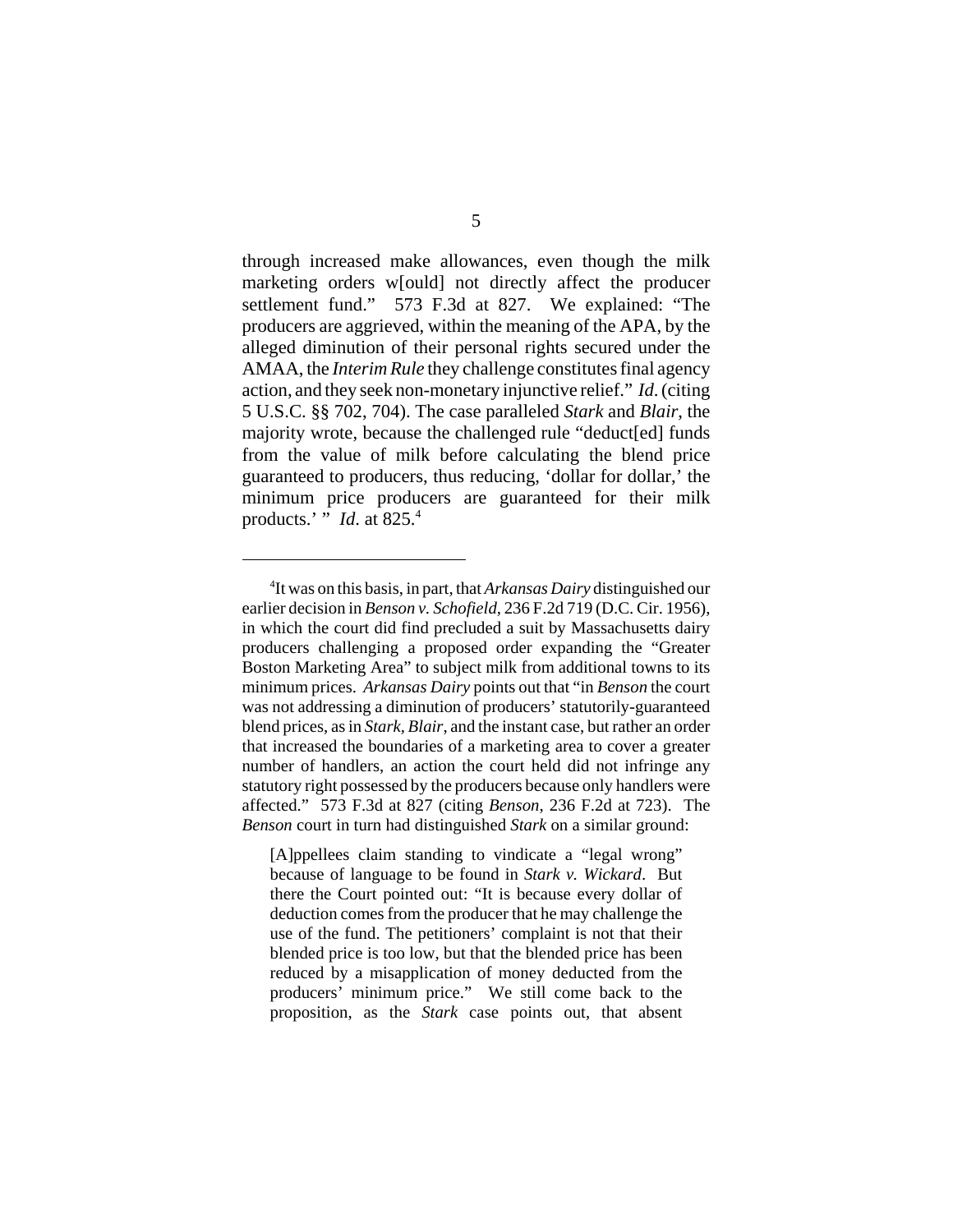This case is nothing like *Stark* or its progeny. The commodity at issue here is not milk—as in *Stark*, *Blair* and *Arkansas Dairy*—but almonds. And the Act confers no statutory right on a producer to receive any payment for its almonds; nor does it empower the Secretary to fix their price, as it does for milk. The Act expressly authorizes the Secretary to regulate milk prices alone. *See Pescosolido v. Block*, 765 F.2d 827, 830 (9th Cir. 1985) ("Unlike the fixed minimum prices which must be established for milk . . . , *see* 7 U.S.C. § 608c(5)(A), the Secretary is *not* empowered to fix prices for any other commodities covered by the Act. Instead, he may only employ market controls, *see id*. § 608c(6), in an effort to 'effectuate the declared policy of' the Act" (quoting 7 U.S.C. § 608c(4))) (emphasis in original). Milk is *sui generis* in this respect as in so many others.<sup>5</sup> As Block observed, in *Stark*, "[j]udicial review of the producers' complaint was . . . necessary to ensure achievement of the Act's *most fundamental objectives*—to wit, the protection of the producers of milk and milk products." 467 U.S. at 351 (emphasis added). Protecting the market for raw almonds—by the appellants' own admission a "niche" market (albeit a "lucrative" one), Appellants' Br. 10—presents no such compelling necessity.6

236 F.2d at 723.

<sup>5</sup>Milk is far more extensively regulated under the Act than the other covered commodities. *Compare* 7 U.S.C. § 608c(5) *with id*  $§ 608c(6).$ 

<sup>6</sup>All of the extra-Circuit cases the majority cites to support its position involved milk prices. *See* Maj. Op. at 13 (citing *Farmers Union Milk Marketing Coop. v. Yeutter*, 930 F.2d 466, 474 (6th Cir. 1991); *Alto Dairy v. Veneman*, 336 F.3d 560, 567-69 (7th Cir. 2003);

<sup>&</sup>quot;*justiciable individual* rights," (italics ours) the detriment complained of is damnum absque injuria.